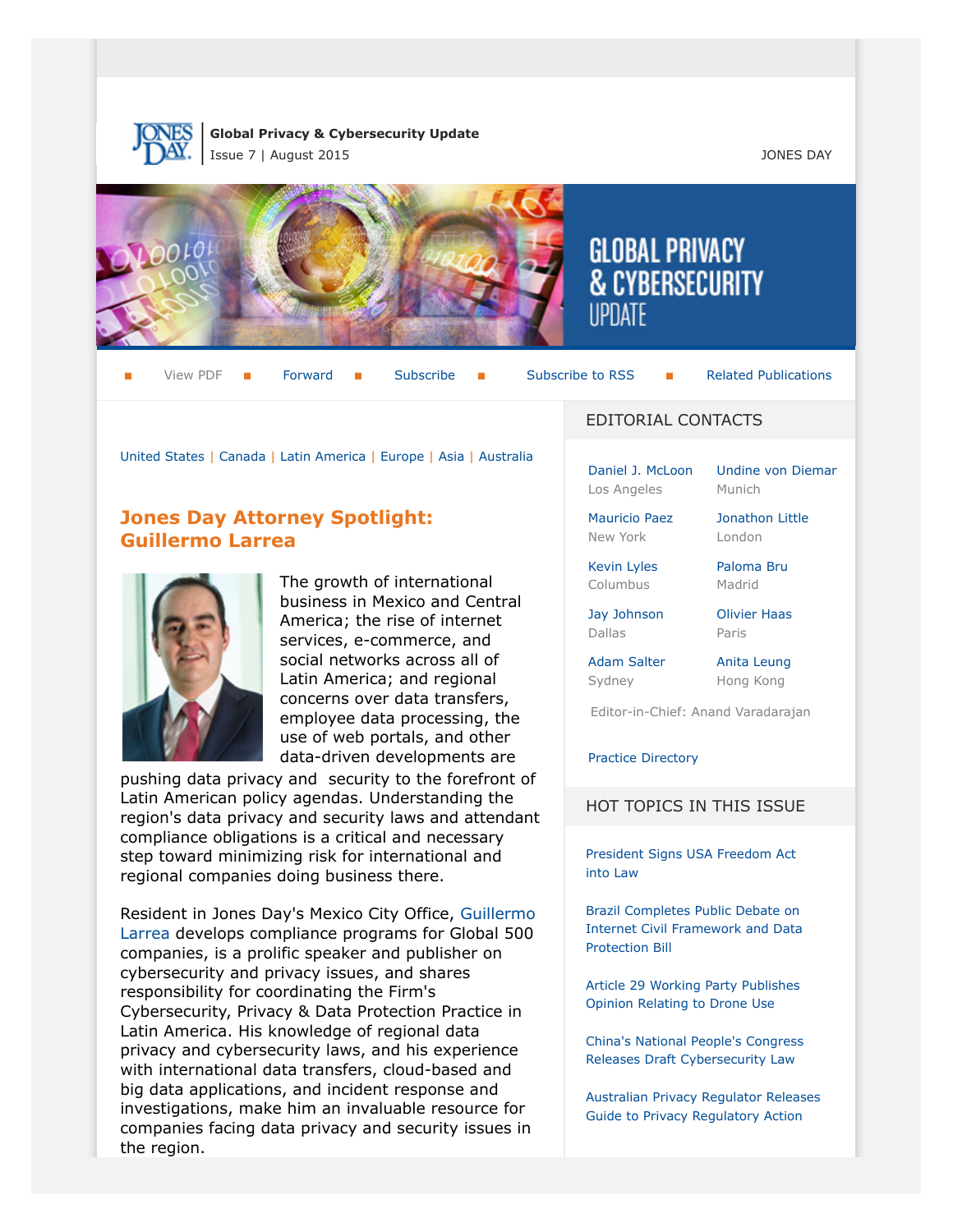# <span id="page-1-0"></span>**United States**

# Policy, Best Practices, Standards, and Announcements

## **FBI Director Names New Associate Executive Assistant Director for FBI's Cyber-Response Branch**

On May 1, the FBI Director named the former assistant director of the FBI Cyber Division, Joseph M. Demarest, Jr., to the [newly established position of associate executive assistant](https://www.fbi.gov/news/pressrel/press-releases/joseph-demarest-named-associate-executive-assistant-director-for-the-fbis-criminal-cyber-response-and-services-branch) [director](https://www.fbi.gov/news/pressrel/press-releases/joseph-demarest-named-associate-executive-assistant-director-for-the-fbis-criminal-cyber-response-and-services-branch) of the Criminal, Cyber, Response, and Services Branch. Demarest will act as the Chief Operations Officer for the division.

## **FTC Outlines Data Breach Investigation Steps**

On May 20, the Federal Trade Commission ("FTC") [outlined the steps](https://www.ftc.gov/news-events/blogs/business-blog/2015/05/if-ftc-comes-call?utm_source=govdelivery) of a typical data breach investigation on its Business Blog. Following a data breach, the FTC stated that it would seek information on the circumstances surrounding the breach and would more favorably treat a company that reported a breach and cooperated with law enforcement.

## **FTC Releases New Data Security Guidance Document**

On June 30, the FTC released new data security guidance called [Start with Security, a](https://www.ftc.gov/system/files/documents/plain-language/pdf0205-startwithsecurity.pdf) [Guide for Business](https://www.ftc.gov/system/files/documents/plain-language/pdf0205-startwithsecurity.pdf) to help businesses identify and prioritize security issues.

# National Security and Critical Infrastructure

#### **ODNI Releases Second Annual Report Regarding Use of National Security Authorities**

On April 22, the Office of the Director of National Intelligence ("ODNI") released its second annual [statistical transparency report,](http://www.dni.gov/files/icotr/CY14%20Statistical%20Transparency%20Report.pdf) which presents data on the frequency with which the government made use of critical national security authorities during the 2014 calendar year.

## **NIST Releases Draft Privacy Risk Management Framework for Federal Information Systems**

In May, the National Institute of Standards and Technology ("NIST") released a draft report titled [Privacy Risk Management for Federal Information Systems](http://csrc.nist.gov/publications/drafts/nistir-8062/nistir_8062_draft.pdf). The framework "provides the basis for the establishment of a common vocabulary to facilitate better understanding of and communication about privacy risks and the effective implementation of privacy principles in federal information systems." NIST requested public comments on the draft by July 31.

## **Assistant Attorney General for National Security Announces Charges against Government Employee for Cyberattack on Government Computers**

On May 8, the Assistant Attorney General for National Security announced that a former U.S. Department of Energy and U.S. Nuclear Regulatory Commission employee was [indicted after participating](https://www.fbi.gov/washingtondc/press-releases/2015/former-u.s.-nuclear-regulatory-commission-employee-charged-with-attempted-spear-phishing-cyber-attack-on-department-of-energy-computers) in an undercover email spear-phishing campaign aimed at destroying Department of Energy computers and obtaining sensitive nuclear information.

## **Congressional Think-Tank Report Warns of Increased Cyber Threats to U.S. Power Grid**

On June 10, the Congressional Research Service published a report titled [Cybersecurity](http://www.fas.org/sgp/crs/misc/R43989.pdf) [Issues for the Bulk Power System](http://www.fas.org/sgp/crs/misc/R43989.pdf). Authored by a specialist in energy policy, the report explains that "in recent years, new threats have materialized as new vulnerabilities have come to light, and a number of major concerns have emerged about the resilience and security of the nation's electric power system." The report also considers areas for congressional action to improve grid cybersecurity.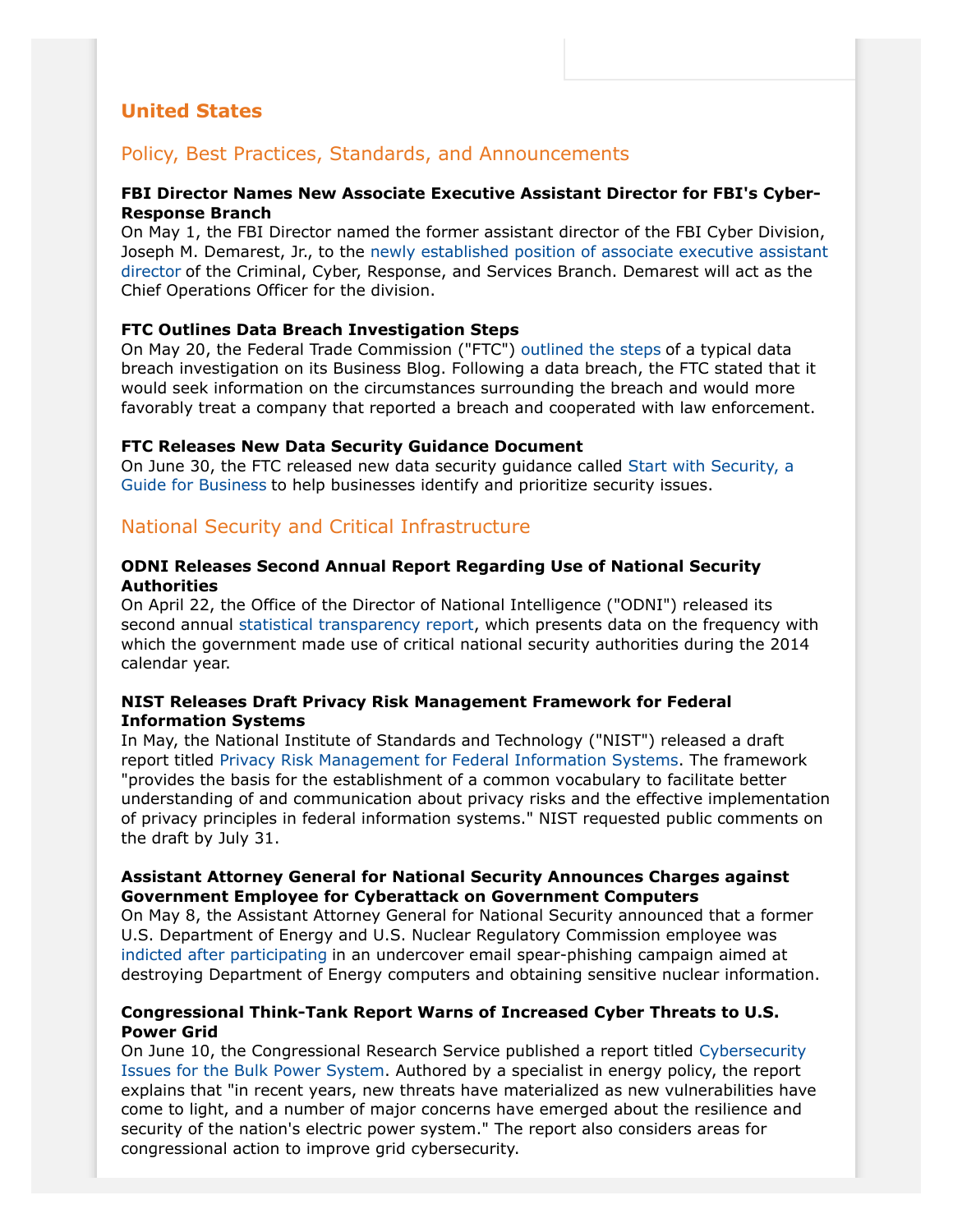## **U.S. Navy Engineer Pleads Guilty to Attempted Espionage**

On June 15, 2015, a civilian engineer in the U.S. Navy [pled guilty to attempted espionage](https://www.fbi.gov/norfolk/press-releases/2015/navy-civilian-engineer-pleads-guilty-to-attempted-espionage) in relation to his attempt to circumvent a U.S. Navy computer system to provide schematics of a new nuclear aircraft carrier to the Egyptian government. The defendant began working for the Nuclear Engineering and Planning Department at the Norfolk Navy Shipyard in February 2014 and soon thereafter made efforts to contact Egyptian officials.

## **NIST Announces Increased Outreach Efforts for Cybersecurity Framework**

On July 1, NIST [announced plans to increase outreach efforts](http://www.nist.gov/cyberframework/cyberframework-newsletter-07012015.cfm) in certain industries, both domestically and abroad, and to use the Cybersecurity Framework to standardize cybersecurity efforts across nations. NIST also explained that it has "increased outreach on regulatory alignment in the past six months" and is seeking increased interactions with small and medium businesses.

## **DHS Secretary Discusses Airlines and Financial Outages**

On July 8, following technical outages at United Airlines, the New York Stock Exchange, and *The Wall Street Journal*, the Department of Homeland Security ("DHS") Secretary stated in a [speech at the Center for Strategic and International Studies](http://csis.org/files/attachments/150708_Statesmens_Forum_DHS_Johnson.pdf) that "[i]t appears from what we know at this stage that the malfunctions at United and the stock exchange were not the result of any nefarious actor," although "we know less about *The Wall Street Journal* at this point."

# Financial Services

## **SEC Division of Investment Management Issues Cybersecurity Guidance**

On April 28, the Securities and Exchange Commission's ("SEC") Division of Investment Management released a [guidance update](http://www.sec.gov/investment/im-guidance-2015-02.pdf) to advise investment companies and registered investment advisers on a number of measures to address cybersecurity risks. Under the guidance, advising funds and advisers should conduct periodic cybersecurity assessments, create strategies to respond to threats, and account for obligations under federal securities laws.

## **American Bankers Association Provides Cybersecurity Tips for Consumers**

On June 5, the American Bankers Association issued a [press release](http://www.aba.com/Press/Pages/060515DataBreachTips.aspx) outlining steps that consumers should take to protect themselves against data breaches and identity theft.

## **PayPal Narrows Robocalling Practices**

On June 29, PayPal [announced that it would narrow the robodialing provision](https://stories.paypal-corp.com/home/an-update-to-our-user-agreement) in its user agreement following pressure from senators, the Federal Communications Commission ("FCC"), the New York Attorney General's Office, and consumer privacy groups to rethink the provisions related to robocalling. These groups took issue with the PayPal's new user agreement requiring users to receive robocalls in order to use the company's payment processing services.

## **FIFEC Releases Cybersecurity Assessment Tool**

On June 30, the Federal Financial Institution Examination Council ("FIFEC") announced the release of an [assessment tool](https://www.ffiec.gov/cyberassessmenttool.htm) intended to help financial institutions evaluate cybersecurity risks and preparedness.

## **Credit Union National Association and National Association of State Credit Union Supervisors to Co-Host Cybersecurity Symposium**

On July 8, the Credit Union National Association and National Association of State Credit Union Supervisors [announced that they will co-host a symposium](http://www.cuna.org/Stay-Informed/Press-Room/Press-Releases/2015-Press-Releases/NASCUS,-CUNA-to-co-host-symposium-on-cybersecurity/) on cybersecurity. The symposium will take place August 24–25 in Denver, Colorado, and will offer information on the state of cybersecurity in the financial industry and advice on how to bolster cybersecurity platforms.

## **American Bankers Association Testifies on Crime and Terrorism**

On July 8, the American Bankers Association's Senior Vice President of payment and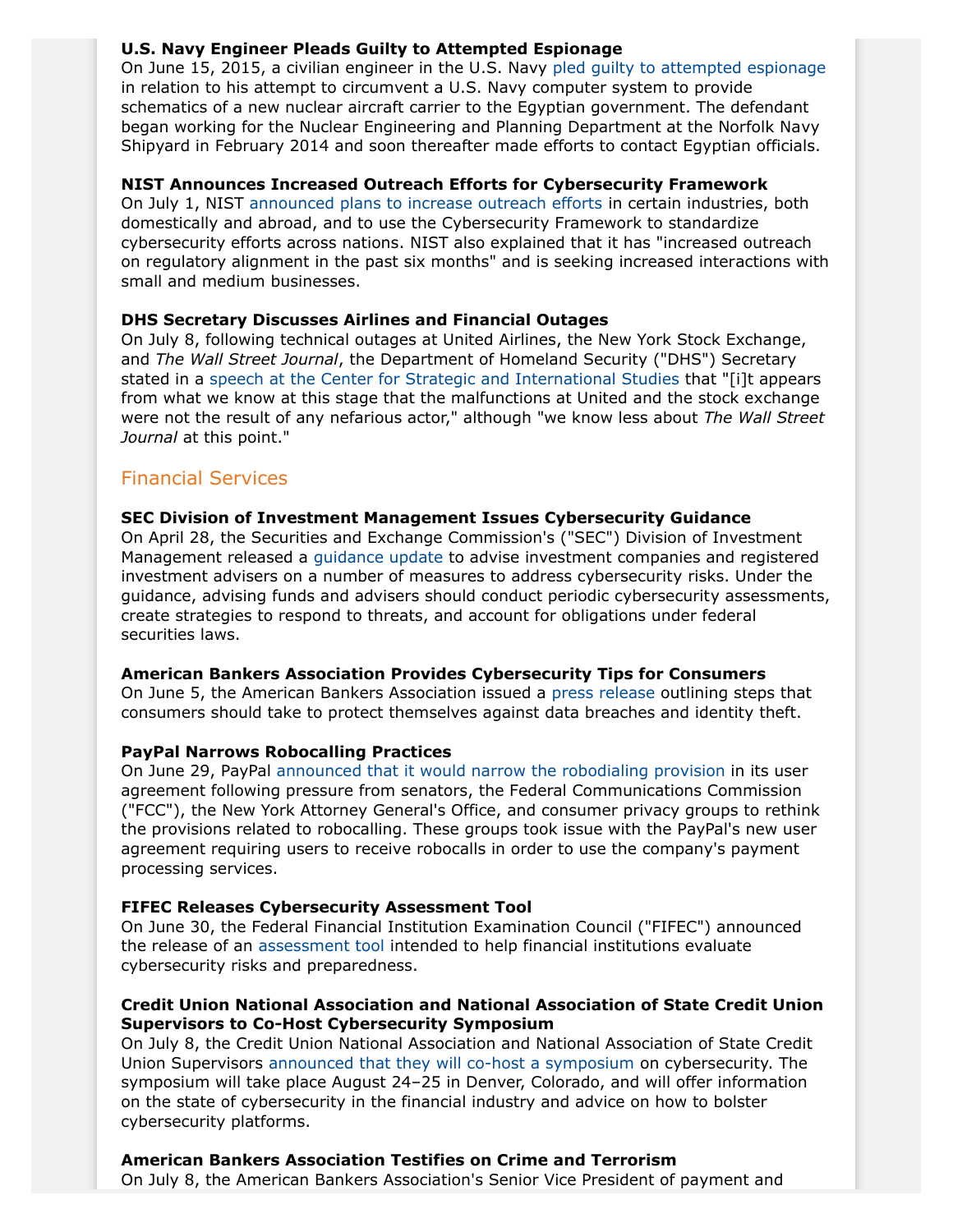cybersecurity policy [testified before the Senate Subcommittee on Crime and Terrorism](http://www.aba.com/Advocacy/Testimonies/Documents/JohnsonTestimony%20Senate%20Judiciary.pdf), urging Congress to enhance the banking industry's ability to share information on cybersecurity threats and to enact a national data security and notification law.

# **Transportation**

## **Uber Releases New Rider Privacy Policy Disclosing Scope of Data Collection**

On May 28, Uber Technologies Inc. released its new [privacy policy,](https://www.uber.com/legal/privacy/users/en) which took effect on July 15 and sets forth the scope of Uber's collection, use, and sharing of rider data, including location data and other information collected when a rider interacts with Uber's ride-sharing service.

## **EPIC Seeks FTC Investigation into Uber's Personal Data Collection Practices**

On June 22, the Electronic Privacy Information Center ("EPIC") filed a [complaint with the](https://www.epic.org/privacy/internet/ftc/uber/Complaint.pdf) [FTC](https://www.epic.org/privacy/internet/ftc/uber/Complaint.pdf) requesting an investigation into Uber's data collection practices. In its complaint, EPIC asked the FTC to force Uber to end practices that are unnecessary to providing its ride-sharing service.

# Health Care/HIPAA

## **21st Century Cures Act Regulates Medical Research under HIPAA**

On July 10, the House of Representatives passed the [21st Century Cures Act](http://www.gpo.gov/fdsys/pkg/BILLS-114hr6rh/pdf/BILLS-114hr6rh.pdf) to increase medical research funding and facilitate quicker access to new treatments. Among a variety of other medical research-related provisions affecting government agencies, the Act would require the Department of Health and Human Services to revise HIPAA to provide that the use and disclosure of protected health information would be treated as "health care operations" under the Privacy Rule.

# Litigation, Judicial Rulings, and Agency Enforcements

## **Connecticut Supreme Court Denies Data Breach Coverage**

On May 18, the Connecticut Supreme Court [upheld a lower court's decision to deny](http://www.jud.ct.gov/external/supapp/Cases/AROCR/CR317/317CR54.pdf) [insurance coverage](http://www.jud.ct.gov/external/supapp/Cases/AROCR/CR317/317CR54.pdf) to a multinational technology and consulting corporation stemming from a data breach that exposed sensitive employee data. The court found that the insurance companies did not need to cover losses tied to the data breach incident under a section of the relevant policy providing coverage for injuries caused through the publication of material that violates a person's right to privacy.

## **Vermont Attorney General Settles Untimely Data Breach Notification Cases**

On May 19, the Vermont attorney general [settled claims against a hotel chain](http://www.ago.vermont.gov/assets/files/Consumer/2015-05-21%20-%20AOD%20-%20Embassy%20Suites%20-%20Filed%20with%20Court.pdf) for failing to notify Vermont residents of a security breach until six months after the breach occurred. On May 21, the Vermont attorney general [announced that it settled claims against a](http://ago.vermont.gov/focus/news/attorney-general-settles-security-breaches-with-embassy-suites-san-francisco-airport-and-auburn-university.php) [university](http://ago.vermont.gov/focus/news/attorney-general-settles-security-breaches-with-embassy-suites-san-francisco-airport-and-auburn-university.php) related to a security breach that took place in November 2013 where the university did not notify affected Vermont residents until approximately four months after the vulnerability was discovered.

#### **Nevada Supreme Court Rules State Wiretap Law Applies to Cell Phones**

On June 4, the Nevada Supreme Court [ruled that the state's wiretap statute](http://law.justia.com/cases/nevada/supreme-court/2015/64287.html) allows law enforcement to intercept cell phone calls and text messages because there are wires involved in the transmission of such communications.

## **Software Company Reaches Settlement over Data Breach**

On June 9, 2015, plaintiffs in a class action lawsuit against a software company moved for approval of a settlement for injunctive relief. The suit arose after the company's 2013 data breach. Plaintiffs alleged that the defendant company failed to adequately disclose its security practices, and to follow its own privacy policy, in violation of California's Online Privacy Protection Act and Unfair Competition Law. Plaintiffs also stated a claim for damages under the California Data Breach Act, alleging negligence and unreasonable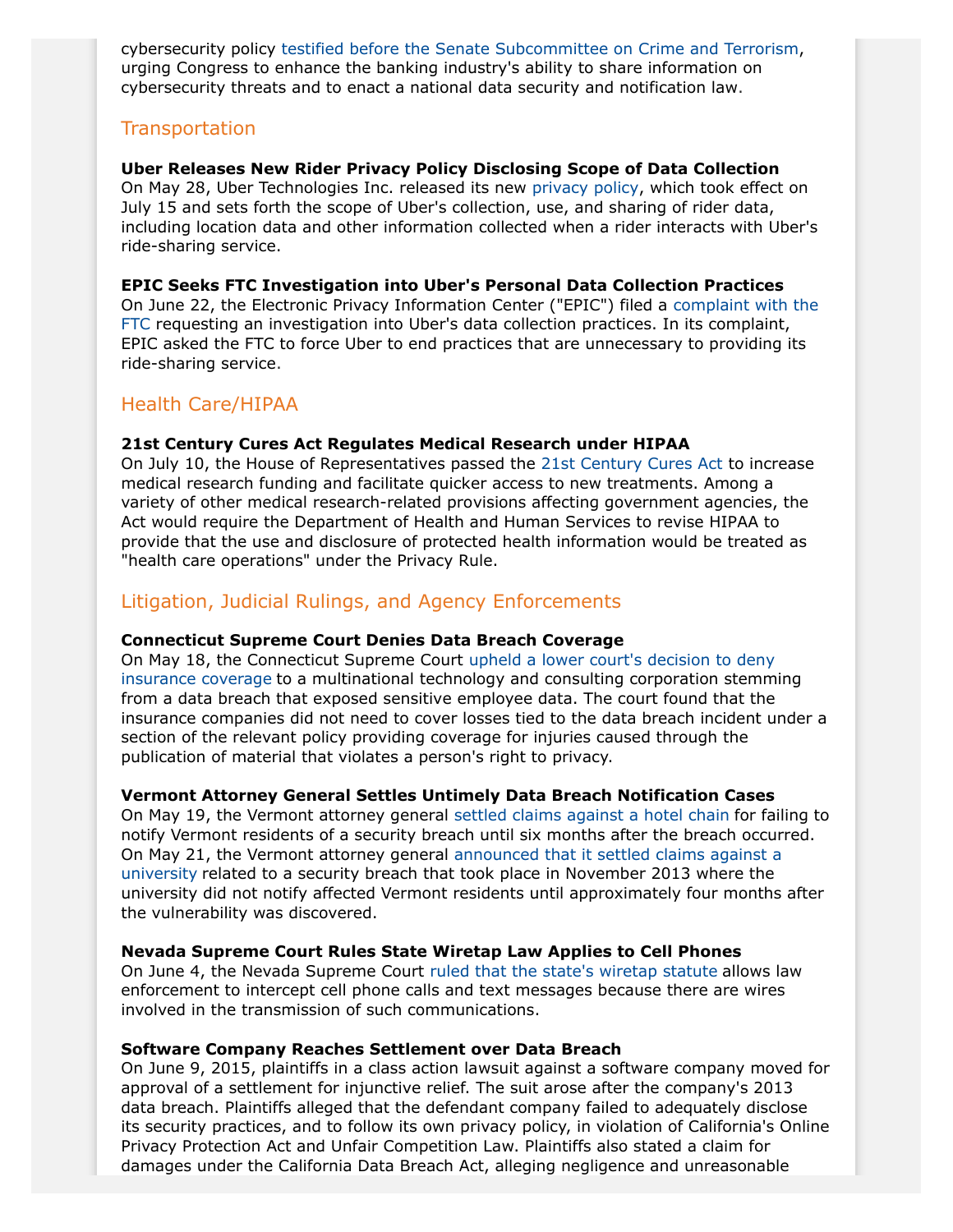delay in informing class members about the breach. In the settlement agreement, the defendant company agreed to enhance security measures and audit its security procedures.

## **U.S. Attorney Announces Sentence for Creator of Blackshades Remote Access Tool Malware**

On June 23, the United Sates Attorney for the Southern District of New York announced that the first defendant to ever be extradited from Moldova was [sentenced to 57 months](https://www.fbi.gov/newyork/press-releases/2015/swedish-co-creator-of-blackshades-malware-that-enabled-users-around-the-world-to-secretly-and-remotely-control-victims-computers-sentenced-to-57-months-in-prison) [in prison](https://www.fbi.gov/newyork/press-releases/2015/swedish-co-creator-of-blackshades-malware-that-enabled-users-around-the-world-to-secretly-and-remotely-control-victims-computers-sentenced-to-57-months-in-prison) after pleading guilty to computer hacking. The defendant allegedly operated an organization called Blackshades, which sold and distributed a malware tool that enabled cybercriminals to take control of users' computers.

## **FTC Proposes Amendment to Gramm-Leach-Bliley Act Rules**

On June 24, the FTC proposed an [amendment to its rules](https://www.ftc.gov/system/files/documents/federal_register_notices/2015/06/150624glbfrn.pdf) under the Gramm-Leach-Bliley Act that would permit auto dealers in some cases to provide their privacy policies to consumers online rather than by mail.

#### **FTC Settles Mobile Hijacking Charges with App Developer**

On June 29, the FTC [settled charges with an app developer](https://www.ftc.gov/system/files/documents/cases/150625equilivstip.pdf) for falsely representing to consumers that the app would not infect devices with malware. The app contained malware that utilized the devices to mine virtual currencies for the app developer without users' knowledge or consent. The order bans the developer from creating and distributing malware, requires it to destroy all consumer information collected through the marketing and distribution of the app, and includes a \$50,000 judgment.

#### **Federal Union Files Complaint against OPM for Breach**

On June 29, the American Federation of Government Employees filed a putative [class](https://www.afge.org/?documentID=4961) [action complaint](https://www.afge.org/?documentID=4961) against the U.S. Office of Personnel Management ("OPM") for claims arising from an April data breach that allegedly compromised the security of more than 18 million federal employees' personnel and security files. The complaint alleged violations of the U.S. Privacy Act, the Administrative Procedure Act, and common law negligence against OPM's contractor.

#### **FBI Director Testifies About "Going Dark" Problem**

On July 8, the Director of the FBI [testified](https://www.fbi.gov/news/testimony/going-dark-encryption-technology-and-the-balances-between-public-safety-and-privacy) before the Senate Judiciary Committee about law enforcement's growing inability to access information stored on suspects' electronic devices because of encryption—the so-called "Going Dark" problem. The FBI had not yet decided whether to pursue legislation aimed at ensuring that law enforcement can access this information where appropriate.

#### **Operation Shrouded Horizon Takes Down Darkode Forum**

On July 15, the FBI [announced the results](https://www.fbi.gov/news/stories/2015/july/cyber-criminal-forum-taken-down) of a multi-agency investigation, called Operation Shrouded Horizon. The investigation led to the takedown of the Darkode forum, an underground, password-protected, online forum where malware, botnets, stolen personal identifying information, credit card information, and hacked server credentials were sold. The FBI seized Darkode's domain and servers and indicted 12 individuals associated with the forum.

#### Legislative—Federal

#### <span id="page-4-0"></span>**President Signs USA Freedom Act into Law**

On June 2, President Obama signed the [USA Freedom Act](http://www.gpo.gov/fdsys/pkg/BILLS-114hr2048pcs/pdf/BILLS-114hr2048pcs.pdf) into law. The Act reforms NSA surveillance measures, overhauls the bulk collection program for domestic telephone metadata, and places new limits on Patriot Act authorities.

#### **House Votes to Bar NSA from Weakening Encryption Standards**

On June 4, the House of Representatives voted in favor of an [amendment](http://repcloakroom.house.gov/uploadedfiles/cjs16massie4.pdf) to a spending bill [\(H.R. 2578](https://www.congress.gov/bill/114th-congress/house-bill/2578/text)) that would prohibit NIST from cooperating with the National Security Agency ("NSA") or the Central Intelligence Agency ("CIA") to weaken encryption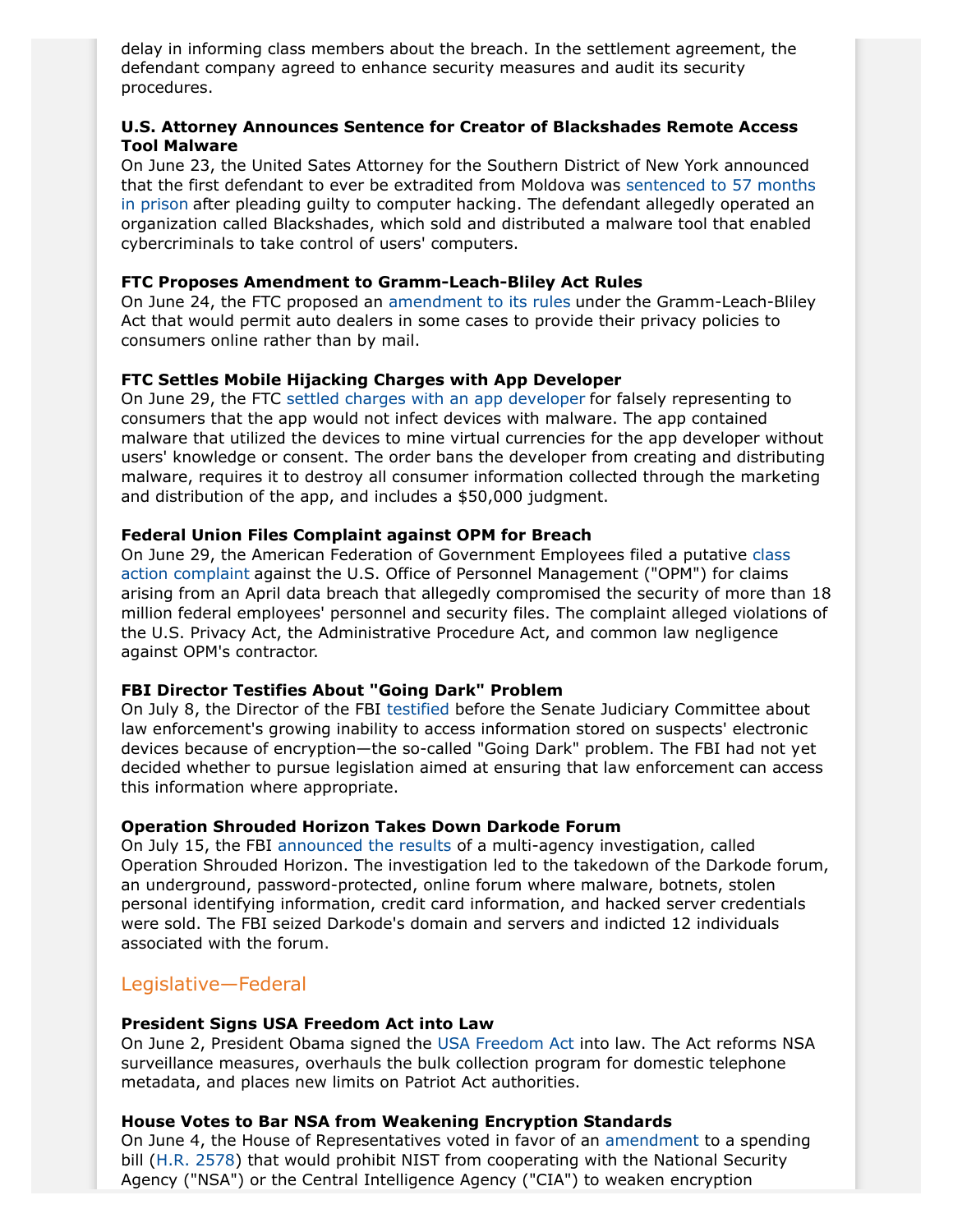standards. The amendment prohibits NIST from consulting with NSA or CIA "to alter cryptographic or computer standards, except to improve information security."

#### **Lawmakers Urge Updated TCPA Rules to Account for Wireless Changes**

On June 15, members of the House Committee on Energy and Commerce sent a [letter](http://assets.law360news.com/0667000/667765/Letter.pdf) to the FCC Chairman and FTC Chairwoman urging updates to the Telephone Consumer Protection Act ("TCPA") rules that protect Americans from unwanted sales calls. According to the letter, when the TCPA was enacted in 1991, the overall wireless penetration rate was 2.9 percent, whereas now 44 percent of American homes have only wireless phones.

#### **Rise in "Internet of Things" Spurs Lawmaker Interest**

On June 23, a bipartisan group of senators from the Senate Commerce, Science and Transportation Committee sent a [letter](http://www.fischer.senate.gov/public/_cache/files/1127dad6-b479-4737-bd01-995e74d0b21e/gao-iot-letter.pdf) to the Government Accountability Office asking for a study of the current and future state of connected devices and the Internet of Things and its impact on the economy and consumers.

## **Internet Companies Seek Limited Surveillance of Email, Status Updates, and Texts**

On June 25, a coalition of internet companies and interest groups sent a [letter to Senate](http://www.ccianet.org/wp-content/uploads/2015/06/Joint-Letter-Judicial-Redress-Act-6.25.15.pdf) [leaders](http://www.ccianet.org/wp-content/uploads/2015/06/Joint-Letter-Judicial-Redress-Act-6.25.15.pdf) seeking support for [the Judicial Redress Act,](http://www.gpo.gov/fdsys/pkg/BILLS-114s1600is/pdf/BILLS-114s1600is.pdf) which was introduced on June 17 to permit foreigners to sue the U.S. government for privacy violations when internet and other communications are improperly used by law enforcement.

#### **Homeland Security Bill Includes Increase in Cyber Funds**

On July 14, the House Appropriations Committee approved the fiscal year 2016 DHS [Appropriations Bill.](http://appropriations.house.gov/uploadedfiles/bills-114hr-fc-ap-fy2016-ap00-hsecurity.pdf) Although the legislation provides for less overall funding for DHS, the bill would boost the Department's cybersecurity funding. The bill awaits passage in the Senate.

## Legislative—States

#### **Washington State Passes Bill Requiring Warrant for Stingray Use**

On May 11, the Washington governor signed a [bill that requires law enforcement to obtain](http://lawfilesext.leg.wa.gov/biennium/2015-16/Pdf/Bills/House%20Bills/1440.pdf) [warrants](http://lawfilesext.leg.wa.gov/biennium/2015-16/Pdf/Bills/House%20Bills/1440.pdf) before deploying international mobile subscriber identity catchers, also known as Stingray cell phone interceptors. The law became immediately effective.

#### **Florida Enacts Drone Privacy Law**

On May 14, the Florida governor signed [legislation banning drone surveillance](http://www.flsenate.gov/Session/Bill/2015/0766/BillText/Filed/PDF) of private individuals without their consent. The law allows individuals whose photos are captured by a drone when they had a reasonable expectation of privacy to sue for injunctive relief and compensatory and punitive damages. The bill became effective on July 1.

## **Connecticut Enacts Employee Social Media Privacy Measure**

On May 19, the Connecticut governor signed a [law that bars employers](http://www.cga.ct.gov/2015/ACT/PA/2015PA-00006-R00SB-00426-PA.htm) from requiring employees or job applicants to provide the employers with access to employee personal online account information. The law will become effective on October 1.

## **Oregon Prohibits Employers from Requiring Employees or Applicants to Establish and Maintain Social Media Accounts**

On June 2, the Oregon governor signed a [statute that prohibits employers](https://olis.leg.state.or.us/liz/2015R1/Downloads/MeasureDocument/SB185/Enrolled) from forcing their employees or job applicants to have social media accounts as a condition of employment. The law also prevents employers from requiring employees to allow advertising on their personal social media accounts. The law becomes effective on January 1, 2016.

## **New York Releases Digital Currency Framework**

On June 3, the New York Department of Financial Services issued New York's final [BitLicense regulatory framework](http://www.dfs.ny.gov/legal/regulations/adoptions/dfsp200t.pdf) for virtual currencies such as Bitcoin. The framework rules relate to consumer protection, anti-money laundering compliance, cybersecurity,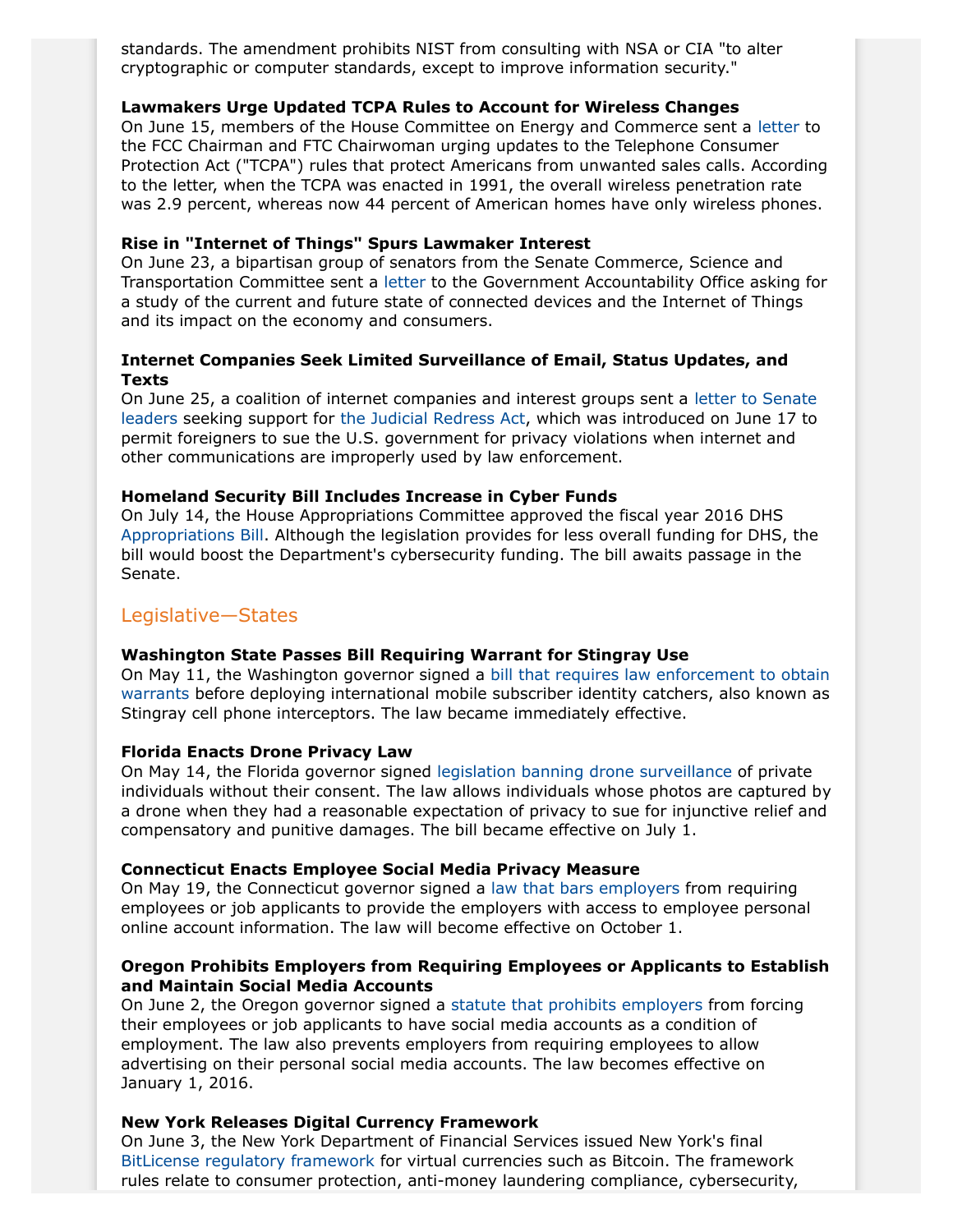and financial intermediaries that hold customer funds. Under the framework, licensees are required to "establish and maintain an effective cyber security program to ensure the availability and functionality of the Licensee's electronic systems and to protect those systems and any sensitive data stored on those systems from unauthorized access, use, or tampering."

## **New Hampshire and Oregon Enact Bills Protecting Students' Online Personal Data**

On June 11, the New Hampshire governor signed [legislation that provides privacy](http://www.gencourt.state.nh.us/legislation/2015/HB0520.pdf) [protections](http://www.gencourt.state.nh.us/legislation/2015/HB0520.pdf) for students' online personal information. The measure requires certain operators of websites, online services, and other online and mobile applications targeted at students and their families to create and maintain reasonable security practices to protect covered data. On June 22, the Oregon governor also [enacted legislation](https://olis.leg.state.or.us/liz/2015R1/Downloads/MeasureDocument/SB0187/Enrolled) that restricts the sale of student information, the creation of student profiles, and the sending of targeted advertisements to students. Both measures take effect in July 2016.

#### **Delaware Attorney General-Proposed Internet Privacy and Safety Bills Pass General Assembly**

On June 25, the State of Delaware [announced that its General Assembly passed](http://news.delaware.gov/2015/06/26/general-assembly-passes-all-four-bills-on-attorney-generals-internet-privacy-and-safety-agenda/) the remaining parts of a four-part package of bills directed toward internet privacy and safety. The bills were proposed by the Delaware attorney general and a bipartisan group of legislators. The legislation, which includes the Delaware Online Privacy and Protection Act and Student Data Privacy Protection Act, will be enforced by the Delaware Department of Justice.

## **Attorneys General Ask Congress Not to Preempt State Laws When Enacting National Data Security Legislation**

On July 7, the National Association of Attorneys General [sent a letter to Congressional](http://www.naag.org/assets/redesign/files/sign-on-letter/Final%20NAAG%20Data%20Breach%20Notification%20Letter.pdf) [leaders](http://www.naag.org/assets/redesign/files/sign-on-letter/Final%20NAAG%20Data%20Breach%20Notification%20Letter.pdf), signed by 47 state attorneys general, expressing the importance of respecting states' authority to protect against data breaches and identity theft. The letter cautioned against federal preemption, stating that "it is important that any federal legislation ensure that states can continue to enforce breach notification requirements under their own state laws."

## **States Amend Data Breach Notification Obligations**

With varying effective dates, eight states recently passed amendments to their data breach notification laws.

**Nevada** passed an amendment ([A.B. No. 179\)](https://www.leg.state.nv.us/Session/78th2015/Bills/AB/AB179_EN.pdf) expanding the definition of "personal information" to include a name in combination with a driver authorization card number, a medical identification number, a health insurance number, or a user name, unique identifier, or email address, along with a password, access code, or security question and answer.

**Wyoming** passed two amendments ([S.F. No. 35](http://legisweb.state.wy.us/2015/Enroll/SF0035.pdf) and [S.F. No. 36](http://legisweb.state.wy.us/2015/Enroll/SF0036.pdf)) requiring notice to affected persons to be "clear and conspicuous" with certain content requirements, allowing for a compliance exemption for covered entities or business associates that comply with HIPAA, and expanding the definition of "personal information" to include, for example, an account number, credit card number, or debit card number in combination with any security code, access code, or password.

**Washington** passed an amendment ([H.B. No. 1078\)](http://lawfilesext.leg.wa.gov/biennium/2015-16/Pdf/Bills/Session%20Laws/House/1078-S.SL.pdf) broadening the notification obligations to include breaches involving noncomputerized personal information and requiring data breach notification to affected consumers not later than 45 days after the breach was discovered.

**North Dakota** passed an amendment ([S.B. No. 2214](http://www.legis.nd.gov/assembly/64-2015/documents/15-8181-04000.pdf?20150708092741)) expanding the definition of "personal information" to include a name in combination with an identification number assigned to the individual by the individual's employer in combination with any required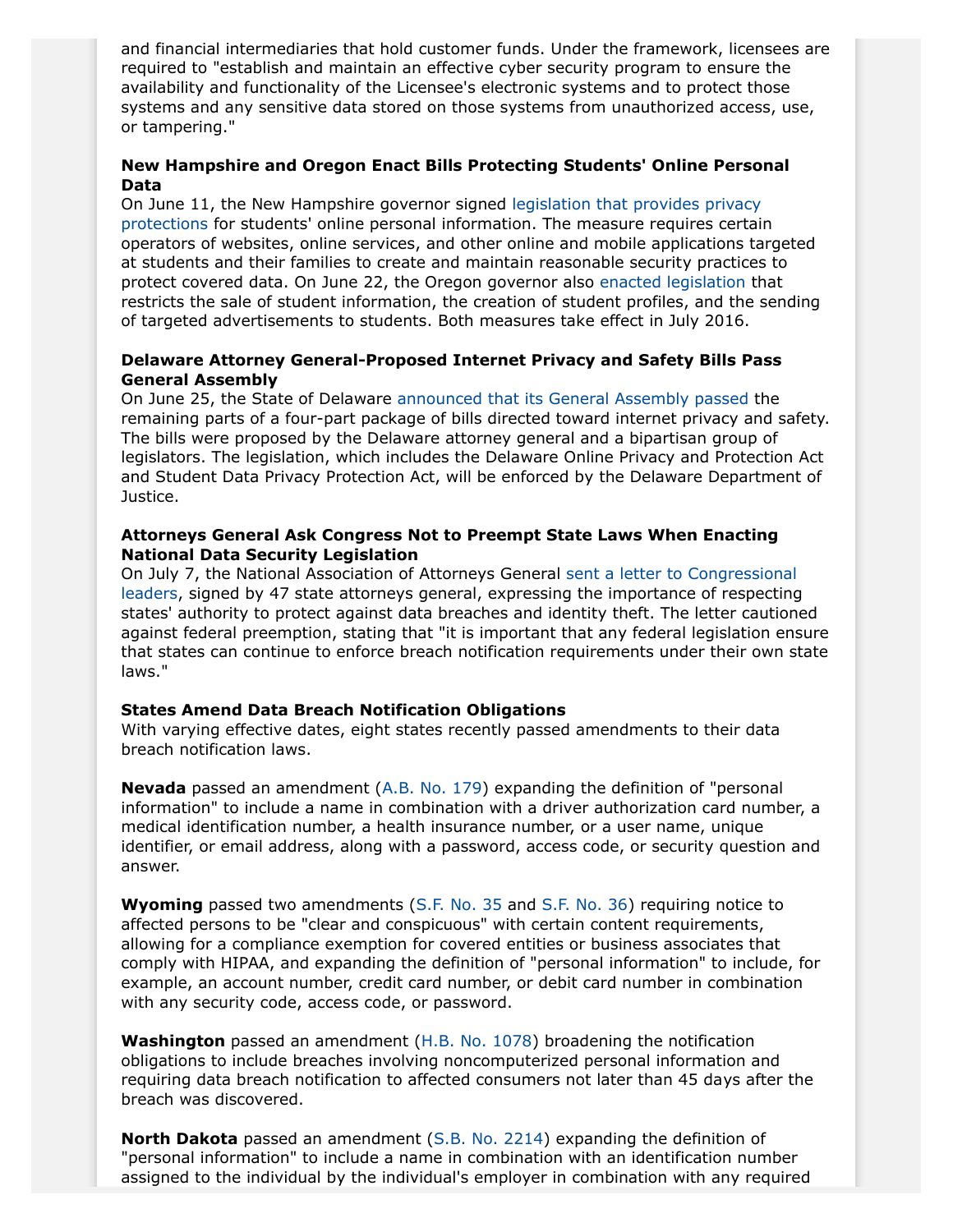security code, access code, or password and requiring notification to the attorney general of data breaches involving more than 250 individuals.

**Connecticut** passed an amendment ([S.B. No. 949](http://www.cga.ct.gov/2015/ACT/pa/pdf/2015PA-00142-R00SB-00949-PA.pdf)) requiring data breach notification to individuals within 90 days after discovery of a breach and if applicable, providing identity theft mitigation services at no cost to the consumer for a period of not less than 12 months.

**Montana** passed an amendment [\(H.B. No. 74\)](http://leg.mt.gov/bills/2015/hb0099/HB0074_3.pdf) expanding the definition of "personal information" to include a name in combination with medical record information or a taxpayer identification number and requiring notification to the attorney general's consumer protection office.

**Oregon** passed an amendment ([S.B. No. 601\)](https://olis.leg.state.or.us/liz/2015R1/Downloads/MeasureDocument/SB601) expanding the definition of "personal information" to include biometric and health insurance information and requiring notification to the attorney general of data breaches involving more than 250 Oregon residents.

**Rhode Island** passed an amendment [\(S.B. No. 134](http://webserver.rilin.state.ri.us/BillText/BillText15/SenateText15/S0134B.pdf)) expanding the definition of "personal information," requiring data breach notification to individuals not later than 45 days after confirmation of a breach, and mandating notification to the attorney general and major credit reporting agencies for breaches involving more than 500 Rhode Island residents.

**Illinois**'s Congress approved an amendment [\(S.B. No. 1833\)](http://www.ilga.gov/legislation/99/SB/PDF/09900SB1833lv.pdf) to its data breach notification bill by adding "biometric data" to the definition of personal information. The proposed amendment awaits signature from the state governor before it becomes effective.

[Return to Top]

## <span id="page-7-0"></span>**Canada**

#### **Canada Institutes Data Breach Notification Requirements and Various Amendments to Privacy Statute**

On June 18, Canada passed the [Digital Privacy Act](http://www.parl.gc.ca/HousePublications/Publication.aspx?Language=E&Mode=1&DocId=8057593&File=24#1), which issued a number of amendments to existing privacy legislation. These amendments include mandatory data breach notification to individuals and the Privacy Commissioner, record maintenance of every breach of security safeguards involving personal information under the organizations' control, and heightened consent requirements for the collection, use, or disclosure of personal information.

#### **Industry Canada Publishes New Transparency Reporting Guidelines**

On June 30, Industry Canada, the federal government's economic development and corporate affairs department, issued [Transparency Reporting Guidelines](http://www.ic.gc.ca/eic/site/smt-gst.nsf/eng/sf11057.html). These voluntary guidelines provide categories of disclosures and limitations that private organizations should consider when reporting statistics to consumers regarding the organizations' sharing of personal information to government agencies.

## **Canada's Standing Senate Committee on Banking, Trade and Commerce Issues Digital Currencies Report**

In June, the Standing Senate Committee on Banking, Trade and Commerce issued a [report on cryptocurrencies](http://www.parl.gc.ca/Content/SEN/Committee/412/banc/rep/rep12jun15-e.pdf). As part of the report, the Committee studied the security risks and benefits of cryptocurrencies and issued various recommendations to the federal government concerning the government's future legislative and regulatory approach to cryptocurrencies.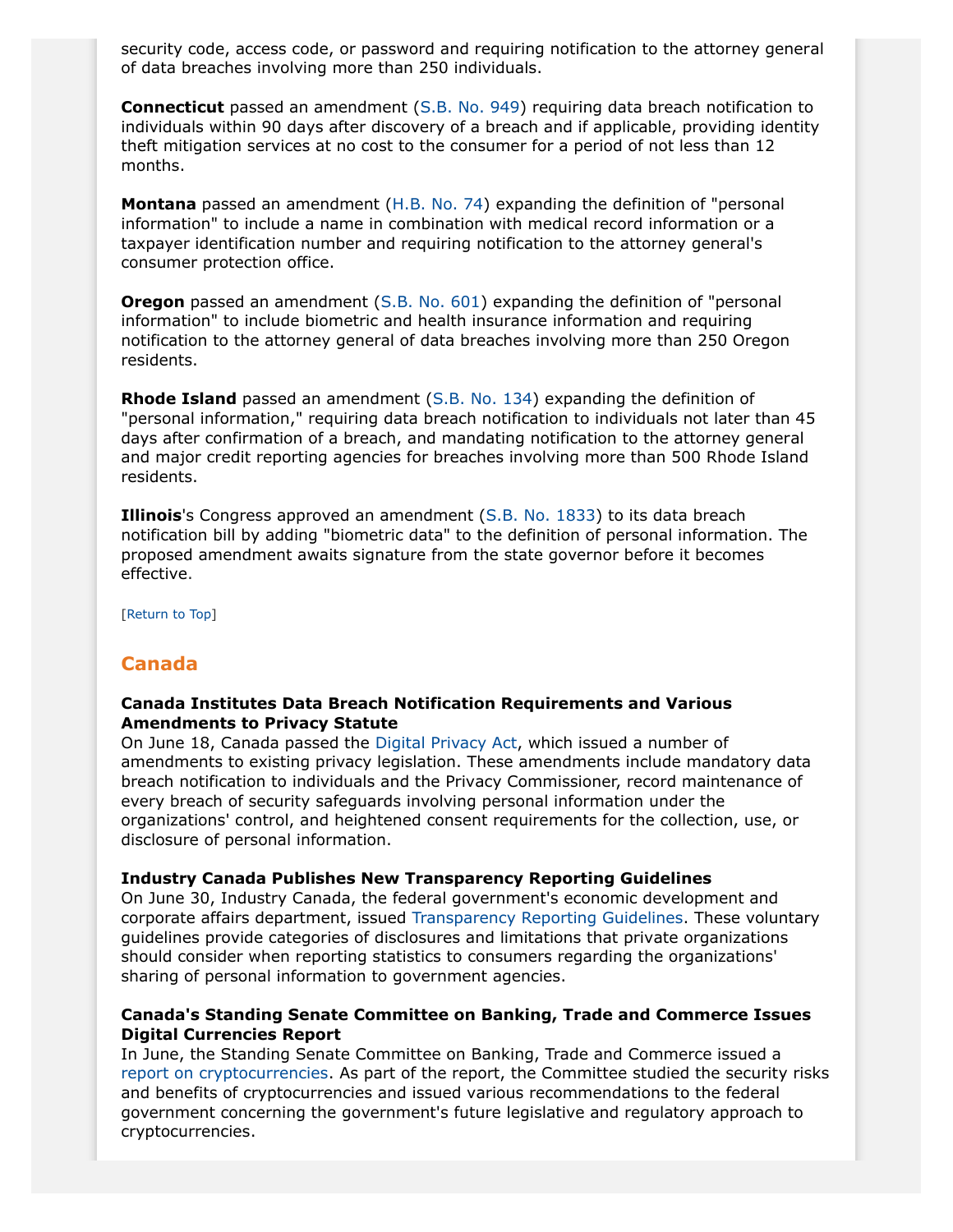*The following Jones Day attorneys contributed to the United States and Canada sections: Steven Gersten, Jay Johnson, Sam Lam, Colin Leary, Tyson Lies, Dan McLoon, Chiji Offor, Mauricio Paez, Nicole Perry, Scott Poteet, Jessica Sawyer, Alexa Sendukas, and Anand Varadarajan.*

[Return to Top]

# <span id="page-8-0"></span>**Latin America**

# Argentina

## **Personal Data Protection Agency Proposes New Regulation for Personal Data Retrieved from Drones**

On May 27, the Argentinean Personal Data Protection Agency published a [National](http://www.jus.gob.ar/media/2898655/disp_2015_20.pdf) [Directorate](http://www.jus.gob.ar/media/2898655/disp_2015_20.pdf) (source document in Spanish) regulating personal data retrieved from the deployment of drones. The proposed regulation covers video recordings as well as other data retrieved through sensors attached to drones, such as sounds or images. The National Directorate is not applicable when drones are used for recreational or scientific purposes.

## Brazil

## <span id="page-8-1"></span>**Brazil Completes Public Debate on Internet Civil Framework and Data Protection Bill**

On May 31, the Brazilian Ministry of Justice concluded public debate on the upcoming administrative decree designed to regulate the [Internet Civil Framework](http://participacao.mj.gov.br/marcocivil/lei-no-12-965-de-23-abril-de-2014/) (source [document](http://participacao.mj.gov.br/marcocivil/lei-no-12-965-de-23-abril-de-2014/) in Portuguese). On July 5, the Brazilian Ministry of Justice closed the public debate on the [Draft Bill of Data Protection](http://participacao.mj.gov.br/dadospessoais/wp-content/uploads/sites/3/2015/02/Anteprojeto_PDP.pdf) (source document in Portuguese). The Internet Civil Framework covers network neutrality, freedom of speech, and users' data privacy, while the Data Protection legislation focuses on standards for securing and restricting access to data.

## Colombia

## **Supreme Court Rules on Right to be Forgotten**

On May 12, the Colombian Supreme Court [delivered a ruling](http://www.dataprivacylaws.com.ar/wp-content/uploads/2015/07/TUTELA-EL-TIEMPO-1.pdf) (source document in Spanish) on the "Right to be Forgotten." The plaintiff filed a lawsuit against a newspaper that published an online article discussing her name in connection with a crime for which she was not convicted. Finding that her civil rights were violated, the court ordered the newspaper to prevent access to the online article when internet users searched for news related to the crime.

## **Mexico**

## **Mexico's Data Protection Authority Changes Name**

On May 5, the new [General Law on Transparency and Access to Public Information](http://www.diputados.gob.mx/LeyesBiblio/pdf/LGTAIP.pdf) (source document in Spanish) took effect after publication in the Federal Official Gazette. As a result, the Federal Institute for Information Access and Data Protection (*Instituto Federal de Acceso a la Información y Protección de Datos* or IFAI) acquired new authority and changed its name to [National Institute of Transparency, Access to Information, and](http://inicio.ifai.org.mx/Comunicados/Comunicado%20INAI-001-15.pdf) [Personal Data Protection](http://inicio.ifai.org.mx/Comunicados/Comunicado%20INAI-001-15.pdf) (*Instituto Nacional de Transparencia, Acceso a la Información y Protección de Datos Personales* or INAI) (source document in Spanish).

## Peru

#### **Lima Hosts Ibero-American Data Protection Summit**

On May 6, the Lima hosted the XIII Ibero-American Data Protection Network Summit. Members of the Data Protection Network, data protection authorities, and experts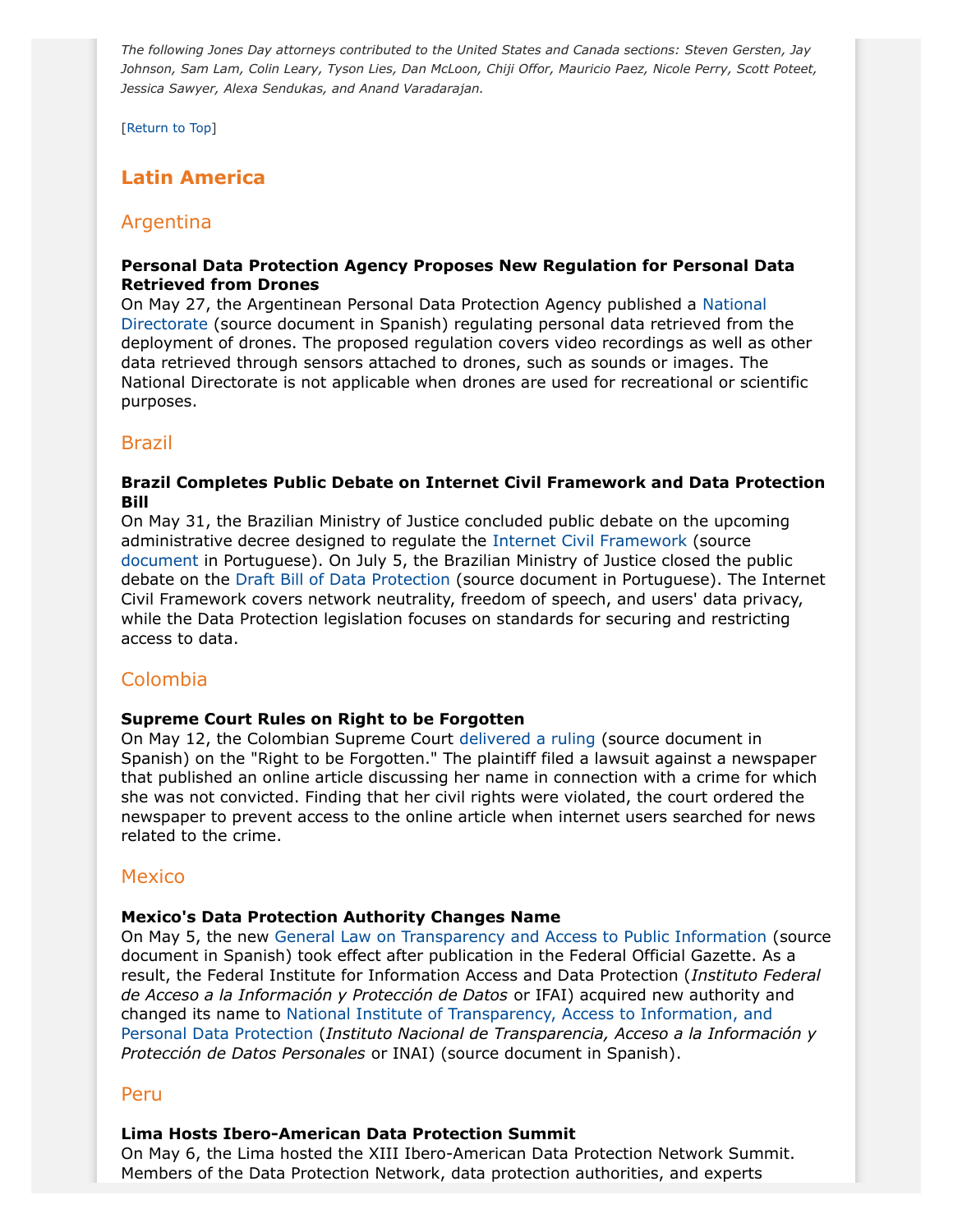discussed the development of data protection regulations in Latin America and the relevance of the role played by experts in enforcing data protection laws. The Summit's authority members [issued a statement](http://www.minjus.gob.pe/xiii-encuentro-iberoamericano/programa/DECLARACION-DE-LIMA-2015.pdf) (source document in Spanish) undertaking commitments to ensure the development of personal data protection laws and regulations.

*The following Jones Day attorneys contributed to the Latin America section: Daniel D'Agostini, Guillermo Larrea, and Elie Sherique*.

[Return to Top]

# <span id="page-9-0"></span>**Europe**

## European Union

#### **EU Commission Adopts a Digital Single Market Initiative**

On May 6, the European Commission released a [communication](http://ec.europa.eu/priorities/digital-single-market/docs/dsm-communication_en.pdf) and a [strategy](http://ec.europa.eu/priorities/digital-single-market/docs/dsm-swd_en.pdf) for a digital single market aimed at expanding digital opportunities in Europe. The Commission highlighted three goals: (i) providing better access for consumers and businesses to digital goods and services across Europe; (ii) creating the right conditions and a level playing field for digital networks and innovative services to flourish; and (iii) maximizing the growth potential of the digital economy. The initiative includes a list of concrete actions having a direct impact on privacy and cybersecurity matters in the EU.

## **EU Commission President Says Passenger Name Record Data Sharing Agreements on Hold**

On June 12, the [European Commission President stated](http://ec.europa.eu/dgs/home-affairs/what-we-do/policies/police-cooperation/passenger-name-record/index_en.htm) that the EU would not conclude any agreements on passenger name record data transfer to non-EU countries until the European Court of Justice issues its opinion regarding these agreements and their impact on privacy rights.

## Article 29 Working Party

#### **Article 29 Working Party Provides Guidance on Binding Corporate Rules for Processors**

On May 22, the Article 29 Working Party published a revised [Binding Corporate Rules](http://ec.europa.eu/justice/data-protection/article-29/documentation/opinion-recommendation/files/2015/wp204.rev_en.pdf) [document](http://ec.europa.eu/justice/data-protection/article-29/documentation/opinion-recommendation/files/2015/wp204.rev_en.pdf) pursuant to article 26 (2) of Directive 95/46/EC to regulate processors both internally and vis-à-vis third parties. The duties of processors and controllers remain the same, but the Working Party adjusted the requirements for transfers within the same group of organizations and specifics relating to training programs and data protection officers.

## <span id="page-9-1"></span>**Article 29 Working Party Publishes Opinion Relating to Drone Use**

On June 16, the Article 29 Working Party released an [opinion on the challenges](http://ec.europa.eu/justice/data-protection/article-29/documentation/opinion-recommendation/files/2015/wp231_en.pdf) posed by large-scale deployment of drones for individuals' privacy and civil and political liberties. The Working Party identified key risks and provided relevant guidelines for drone manufacturers, including concepts of privacy by design and privacy by default, providing disclosures within the packaging about the potential intrusiveness of these technologies, and creating maps identifying where the use of drones is allowed. The Working Party also included recommendations for European and national policymakers to strengthen the governing legal framework.

## **Article 29 Working Party Discusses Finalization of General Data Protection Regulation**

On June 17, the Working Party released a [position on the core topics](http://ec.europa.eu/justice/data-protection/article-29/documentation/other-document/files/2015/20150617_appendix_core_issues_plenary.pdf) to be discussed when finalizing the General Data Protection Regulation.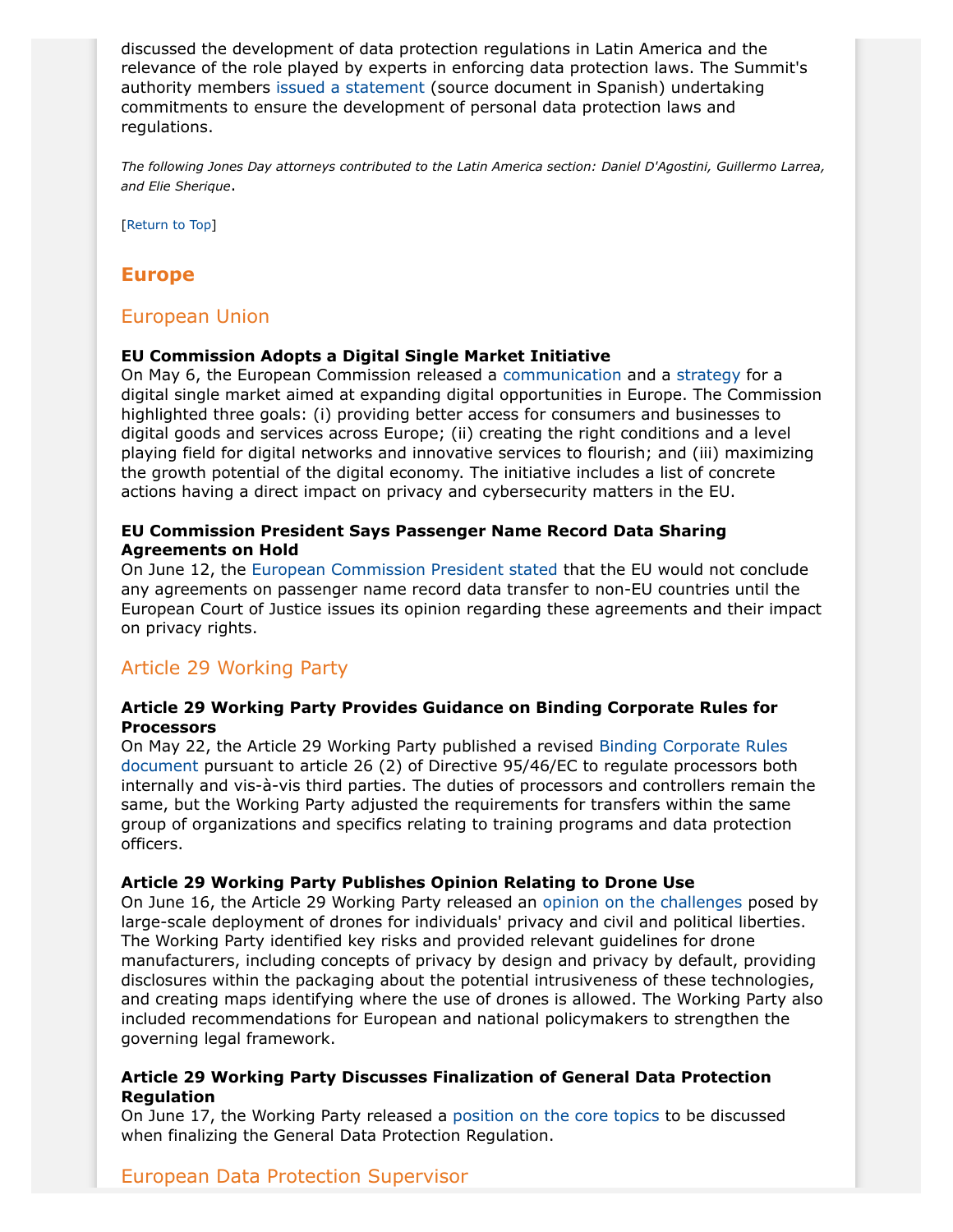## **EDPS Publishes Opinion on Mobile Health**

On May 19, the European Data Protection Supervisor ("EDPS") published an [opinion](https://secure.edps.europa.eu/EDPSWEB/webdav/site/mySite/shared/Documents/Consultation/Opinions/2015/15-05-21_Mhealth_EN.pdf) [addressing the privacy challenges](https://secure.edps.europa.eu/EDPSWEB/webdav/site/mySite/shared/Documents/Consultation/Opinions/2015/15-05-21_Mhealth_EN.pdf) of mHealth technologies and the delivery of healthrelated information to consumers through smart devices. The EDPS provided recommendations to legislators and stakeholders in the mHealth market aimed at enabling mHealth technologies to deliver innovative services while complying with the applicable data protection principles.

# **Belgium**

## **Privacy Commission Adopts Recommendations on Social Networking Site's Plug-Ins**

On May 13, the Privacy Commission adopted a recommendation on tracking through social plug-ins directed at a social media site and its users. The Commission noted concerns under Belgian privacy law and announced that it will adopt further recommendations on other aspects of the social media site's privacy policy covered in the academic report.

## **Constitutional Court Annuls the Belgian Data Retention Law**

On June 11, the Belgian Constitutional Court [annulled the Belgian law](http://www.const-court.be/public/f/2015/2015-084f.pdf) (source document in French) that required electronic communication operators to retain data for one year. Drawing from an [ECJ decision](http://curia.europa.eu/juris/document/document_print.jsf?doclang=EN&docid=150642) from 2014, the Constitutional Court held the law disproportionate and contrary to the Belgian Constitution and the European Charter of Human Rights.

## **Privacy Commission Releases Opinion on Proposal for European Data Protection Regulation**

On June 17, the Commission [published an opinion](http://www.privacycommission.be/sites/privacycommission/files/documents/avis_23_2015.pdf) (source document in French) on the draft European Data Protection Regulation adopted by the Council. The opinion follows previous opinions on the [draft proposal](http://www.privacycommission.be/sites/privacycommission/files/documents/avis_35_2012_0.pdf) (source document in French) from the European Commission and the [amendments proposed by the European Parliament](http://www.privacycommission.be/sites/privacycommission/files/documents/avis_10_2014.pdf) (source document in French).

## **Privacy Commission Releases Data Mining Opinion**

On June 17, the Commission released an [opinion on draft legislation](http://www.privacycommission.be/sites/privacycommission/files/documents/avis_24_2015.pdf) (source document in French) recognizing the legitimacy of data collection for handling social and tax fraud.

## **Privacy Commission Favors Modifying Criminal Code and Procedure**

On June 17, the Commission issued an [opinion favoring modifications](http://www.privacycommission.be/sites/privacycommission/files/documents/avis_21_2015.pdf) (source document in French) to the criminal procedure codes, including (i) the extended scope of the summary investigation, (ii) measures concerning localization of communications and wiretapping within the competence of the investigating judge, and (iii) exchanges of information between various law enforcement authorities.

## **Privacy Commission Discusses Information Exchange between Police and Customs Duties Administration**

On July 1, the Commission released an [opinion on draft legislation](http://www.privacycommission.be/sites/privacycommission/files/documents/avis_25_2015.pdf) (source document in French) expanding the number of individuals within the customs/excise duties administration allowed to receive personal data from the police.

## France

## *Conseil d'Etat* **Clarifies Individual Consent for Receiving Marketing Emails**

On March 11, the *Conseil d'Etat* (France's highest administrative jurisdiction) [clarified the](http://www.legifrance.gouv.fr/affichJuriAdmin.do?oldAction=rechJuriAdmin&idTexte=CETATEXT000030445581&fastReqId=644095900&fastPos=1) [characteristics](http://www.legifrance.gouv.fr/affichJuriAdmin.do?oldAction=rechJuriAdmin&idTexte=CETATEXT000030445581&fastReqId=644095900&fastPos=1) (source document in French) of the individual consent for receiving unsolicited electronic marketing materials. The *Conseil d'Etat* decided that mere acceptance of the terms of use of software cannot satisfy the specific consent requirement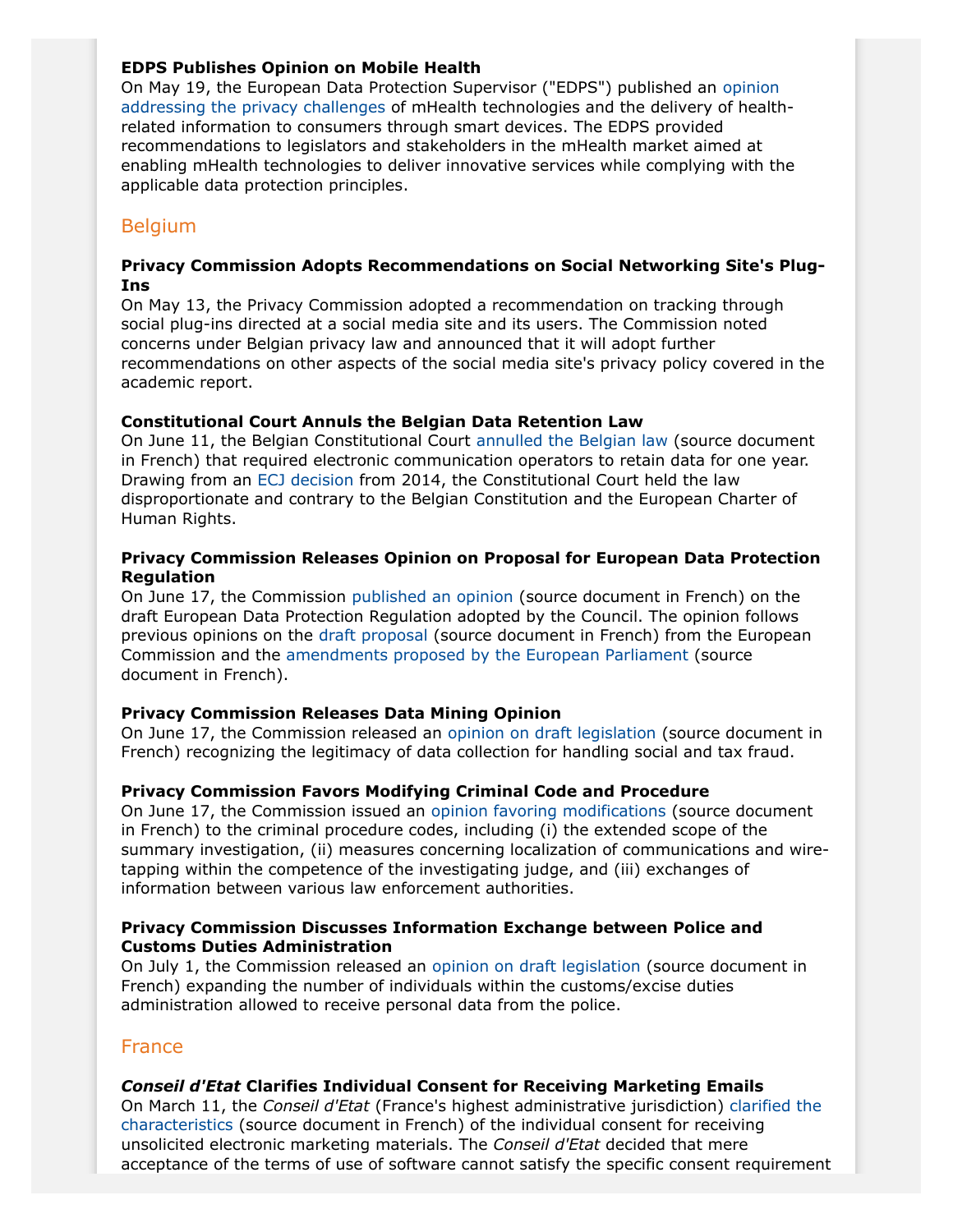provided by article L. 34-5 of the Posts and Electronic Communications Code.

## *Conseil d'Etat* **Upholds Sanction for Sending Text Message Spam**

On March 23, the *Conseil d'Etat* [confirmed the 20,000 Euros fine](http://www.legifrance.gouv.fr/affichJuriAdmin.do?oldAction=rechJuriAdmin&idTexte=CETATEXT000030445532&fastReqId=595012980&fastPos=1) (source document in French) imposed by the French data protection authority ("CNIL") against a company for sending marketing text messages without prior individual consent. The *Conseil d'Etat* upheld the proportionality of the penalty because the company did not respect the right of the individual to be informed and to oppose data processing.

## *Conseil d'Etat* **Rules on Automatic Personal Data Processing Relating to Child Pornography Offenses**

On May 20, the *Conseil d'Etat* [upheld a CNIL decision](http://www.legifrance.gouv.fr/affichJuriAdmin.do?oldAction=rechJuriAdmin&idTexte=CETATEXT000030580653&fastReqId=17351683&fastPos=1) (source document in French) denying authorization to a private company to implement automatic personal data processing to monitor child pornography offenses. According to the *Conseil d'Etat*, private companies are not authorized persons or organizations that can process data on criminal offenses, pursuant to article 9 of the French data protection act.

## **CNIL Requests Search Engine to Remove Links from Several Lists**

On May 21, CNIL gave formal notice to an internet search engine to delist certain search results on every domain name extension in order for the delisting to be effective. CNIL made a similar request in 2014, but the search engine only honored some of the requests with domains corresponding to European countries.

## **CNIL Releases 2015 Control Priorities**

On May 25, CNIL [announced priorities](http://www.cnil.fr/linstitution/actualite/article/article/programme-des-controles-2015/) (source document in French) in the following areas: contactless payment, the national driving license registrar implemented by the Ministry of Interior, "well-being and health" related connected objects, tools measuring the use of public space, and Binding Corporate Rules. Furthermore, CNIL stated its continued international cooperation efforts with other data protection authorities.

## **CNIL Sanctions Sending of Electronic Newsletter Containing Marketing Materials without Prior Consent**

On June 1, CNIL [imposed a 15,000 Euros fine](http://www.cnil.fr/fileadmin/documents/approfondir/deliberations/Formation_contentieuse/D2015-155_sanction_PRISMA_MEDIA.pdf.pdf) (source document in French) on a company for not systematically and sufficiently informing data subjects about the processing of their data. Despite formal warnings from CNIL, the company did not systematically inform the data subject about other newsletters he would be receiving.

## **CNIL Formally Notifies Sites that Did Not Collect Internet Users' Consent before Implementing Cookies**

On June 30, CNIL [published the results](http://www.cnil.fr/linstitution/actualite/article/article/cookies-et-autres-traceurs-premier-bilan-des-controles/) (source document in French) of its 2014 investigations relating to compliance with the rules for implementing cookies. CNIL concluded that websites did not sufficiently inform internet users and did not collect their consent before implementing cookies. CNIL's president gave formal notice to 20 websites to comply with the applicable laws.

## **CNIL Releases PIA Manual**

On July 2, CNIL published its manual on the privacy impact assessment ("PIA") procedure to help data controllers implement privacy by design. The manual discusses the methodological [approach,](http://www.cnil.fr/fileadmin/documents/en/CNIL-PIA-1-Methodology-EN.pdf) [tools,](http://www.cnil.fr/fileadmin/documents/en/CNIL-PIA-2-Tools-EN.pdf) and [measures](http://www.cnil.fr/fileadmin/documents/en/CNIL-PIA-3-GoodPractices.pdf) for risk treatment.

## **Germany**

## **Germany Adopts New IT Security Act**

On June 12, the German Parliament (*Bundestag*) [adopted](http://www.jonesday.com/germany-rushes-to-adopt-a-new-it-security-act-07-21-2015) the new [Information](http://dip21.bundestag.de/dip21/btd/18/051/1805121.pdf) [Technology Security Act](http://dip21.bundestag.de/dip21/btd/18/051/1805121.pdf) (source document in German). On July 10, The German Federal Council (*Bundesrat*) approved the Act without referring it to the Reconciliation Committee (*Vermittlungsschuss*). It now awaits the signature of the Federal President (*Bundespräsident*) and official publication before taking effect.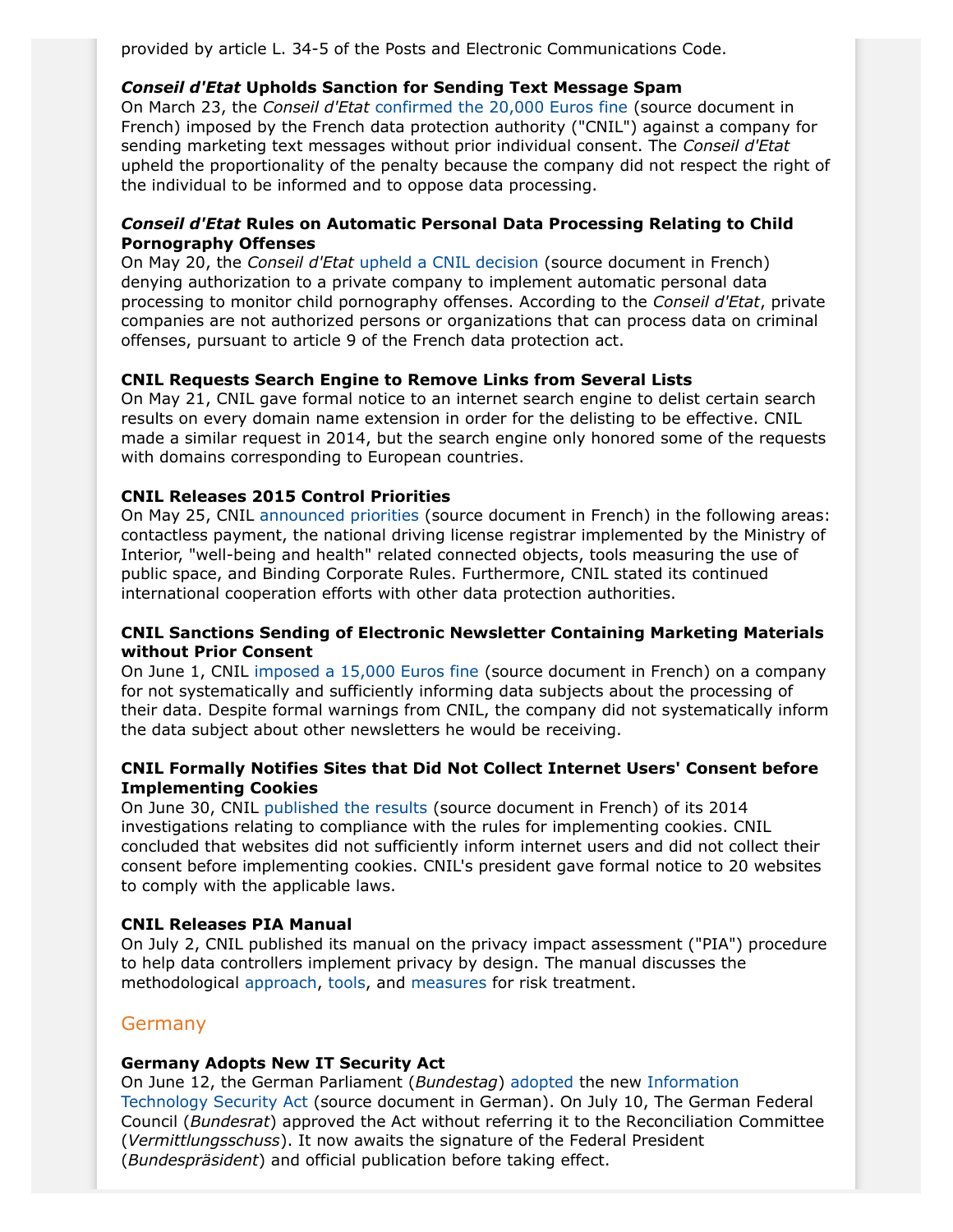## **Federal Data Protection Commissioner Presents Activities Report**

On June 17, the Federal Data Protection Commissioner issued the [25th Activities Report](http://www.bfdi.bund.de/SharedDocs/Publikationen/Taetigkeitsberichte/TB_BfDI/25TB_13_14.pdf?__blob=publicationFile&v=10) (source document in German) for 2013–14. A key theme in the report is controlling intelligence service activities. The structure of the report changed from previous releases, as individual reports are no longer allocated to the relevant topic but to the competent committee of the Parliament.

## **Federal Data Protection Commissioner Warns About Fitness Apps**

On July 17, the Federal Data Protection Commissioner issued a [press release](http://www.bfdi.bund.de/DE/Infothek/Pressemitteilungen/2015/18_WarnungVorFitnessapps.html?nn=5217040) (source document in German) about the risks of using fitness apps offered by private health insurance companies in exchange for access to better insurance tariffs. The Commissioner pointed out that members of statutory health insurance policies are protected by law against the disclosure of sensitive data and suggested legislation adopting similar protections for persons with private health insurance.

# Italy

## **Data Protection Authority Adopts Measures Relating to Cookies**

On May 8, the Italian Data Protection Authority [adopted simplified measures](http://www.garanteprivacy.it/web/guest/home/docweb/-/docweb-display/docweb/3167654) for informing data subjects about cookies. Starting on June 3, companies managing websites must comply with the measures in the event they use cookies by displaying a banner on the home page with specific information for the user to consider.

# The Netherlands

## **DDPA Requires Notification and Increases Penalties for Data Breaches**

On June 4, the Netherlands adopted a new [amendment to the Data Protection Act](https://zoek.officielebekendmakingen.nl/stb-2015-230.html) (source document in Dutch) substantially increasing Dutch Data Protection Authority ("DDPA") penalties and requiring notification of data breaches. Under the new law, companies must notify the DDPA and affected individuals of a security breach if the breach results in a substantial risk of harm to personal data.

## **Dutch Family Businesses Express Privacy Concerns Regarding UBO Register**

On June 9, two major Dutch business lobby organizations expressed privacy concerns in a [letter to the Minister of Economic Affairs and the Minister of Security and Justice](http://www.vno-ncw.nl/SiteCollectionDocuments/Brieven/150609%20brief%20aan%20Kamp%20EZ%20-%20implementatie%204e%20anti%20witwas%20richtlijn%20(3).pdf) (source document in Dutch) regarding the implementation of the Fourth Anti-Money Laundering Directive. The [Directive](http://eur-lex.europa.eu/legal-content/EN/TXT/?uri=CELEX:32015L0849) requires EU member states to establish a register of ultimate beneficiary owners ("UBOs"), which would contain information about persons holding at least 25 percent of the voting rights or capital interest in a company. The organizations urged the Ministers to counter these measures in the Directive.

## **DDPA Comments on Public-Private Online Identification Standard**

On June 11, the DDPA [commented on eID](https://cbpweb.nl/nl/nieuws/cbp-maakt-eerste-analyse-van-eid-stelsel) (source document in Dutch), a proposed new standard for online identification for access to both corporate and government services. The authority expressed concerns about the shared responsibility and accountability for the platform and noted that the Data Protection Act requires the appointment of a single responsible party. The DDPA also stated that the proposed use of a Citizen Service Number for corporate services requires a statutory basis currently missing from the eID platform.

## **Proposed New Law Gives Intelligence Services Broader Powers**

On July 2, the Minister of the Internal Affairs [proposed and published](https://www.internetconsultatie.nl/wiv) (source document in Dutch) a new Intelligence and Security Services Act as part of an internet consultation process. The law provides the Dutch intelligence and security agencies with more powers for intercepting communications and searching automated systems. The Commission for Oversight for the Intelligence and Security Services would become an autonomous independent complaints authority with the power to issue binding opinions on complaints. Interested parties are invited to submit comments to the proposal before September 1.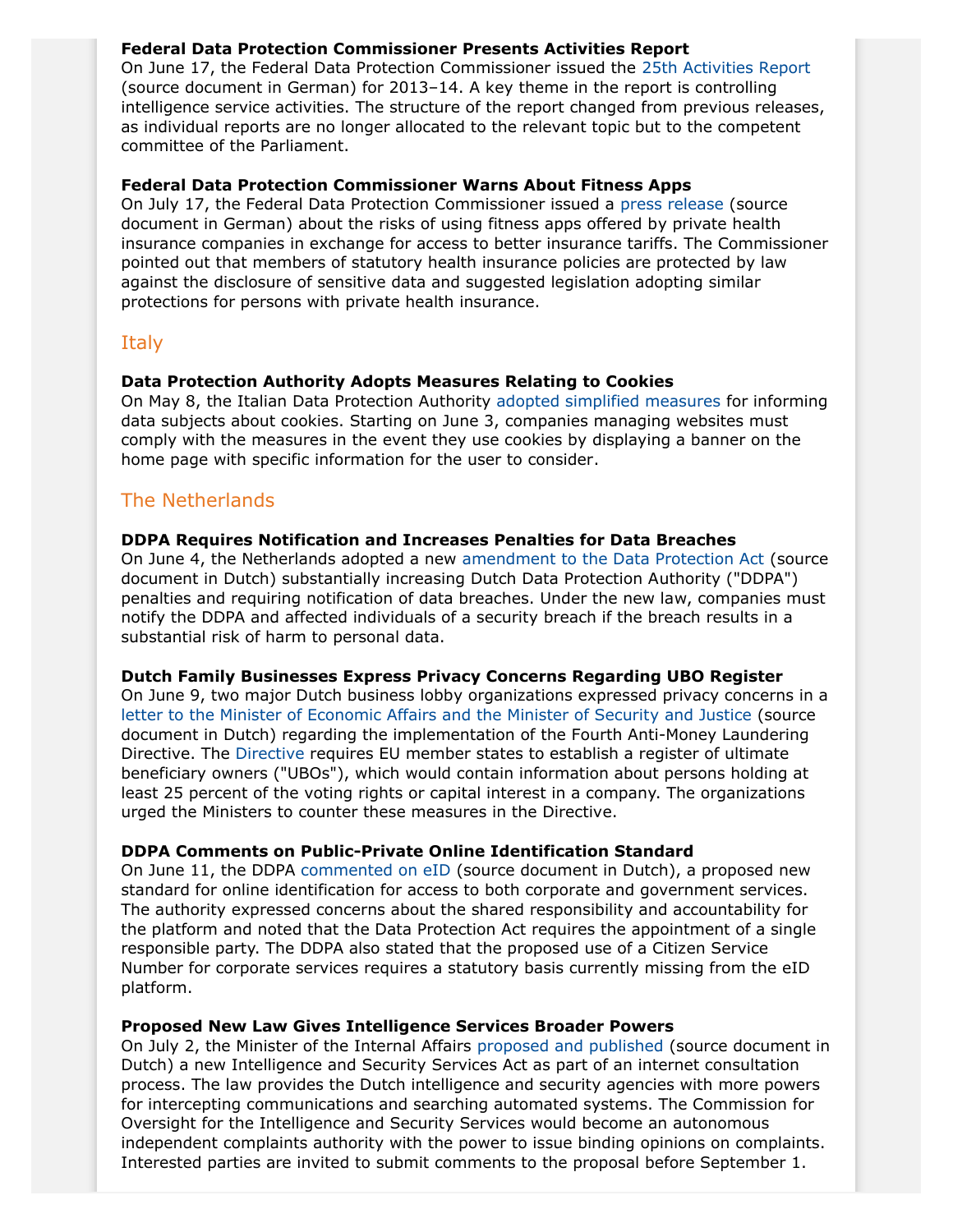# **Spain**

## **Data Protection Agency Publishes 2014 Annual Report**

In June, the Spanish Data Protection Agency ("DPA") published its 2014 [Annual Report](https://www.agpd.es/portalwebAGPD/LaAgencia/informacion_institucional/common/memorias/2014/Memoria_AEPD_2014.pdf) (source document in Spanish). The Spanish DPA received more than 12,000 claims, 15 percent more than in 2013. Common complaints included video surveillance, inclusion in debtor files, and fraudulent procurement. The telecom sector reported the highest number of data-related fines, followed by financial institutions and companies supplying energy and water.

## **Government Appoints Nine Members to Advisory Council of DPA**

On July 4, the Spanish government [appointed nine members](http://www.boe.es/buscar/doc.php?id=BOE-A-2015-7465) (source document in Spanish) to the Advisory Council of the Spanish DPA. The term of appointment is four years, and one of the members will serve as chairman of the Spanish Agency.

## **High Court of Justice of Madrid Allows Video Surveillance Evidence without Notice to Employees**

In a recent decision, the High Court of Justice of Madrid [stated that the temporary](http://www.poderjudicial.es/search/doAction?action=contentpdf&databasematch=AN&reference=7315652&links=&optimize=20150306&publicinterface=true) [installation](http://www.poderjudicial.es/search/doAction?action=contentpdf&databasematch=AN&reference=7315652&links=&optimize=20150306&publicinterface=true) (source document in Spanish) of video recording cameras at the workplace without notice to the workers is allowed. The court found no privacy violation where the cameras were installed on suspicion that a worker was stealing from the company.

## **DPA Grants Right to Process Data of Worker's Family Members without Consent**

In a recent decision, the Spanish DPA [recognized the legitimacy of employers](http://www.agpd.es/portalwebAGPD/resoluciones/archivo_actuaciones/archivo_actuaciones_2015/common/pdfs/E-04485-2014_Resolucion-de-fecha-26-05-2015_Art-ii-culo-4.2-5.2-LOPD.pdf) (source document in Spanish) to process, without consent, the personal data of worker family members for purposes of clearing conflicts of interest.

## **DPA Allows Video Surveillance Privacy Masking**

In a recent decision, the Spanish DPA [allowed the application](http://www.agpd.es/portalwebAGPD/resoluciones/archivo_actuaciones/archivo_actuaciones_2015/common/pdfs/E-00678-2015_Resolucion-de-fecha-20-03-2015_Art-ii-culo-6.1-LOPD.pdf) (source document in Spanish) of the Organic Law 15/1999 of Personal Data Protection to the video surveillance systems that use privacy masking, which would prevent the clear observation of captured images beyond the monitored security perimeter.

# United Kingdom

## **National Cyber Security Programme Publishes Annual Survey of Information Security Breaches**

On June 2, the UK National Cyber Security Programme published its [annual survey of](http://www.pwc.co.uk/assets/pdf/2015-isbs-technical-report-blue-03.pdf) [information security breaches](http://www.pwc.co.uk/assets/pdf/2015-isbs-technical-report-blue-03.pdf), conducted by PwC. The Programme noted a substantial yearly increase in the number of security breaches experienced by large and small organizations, as well as an increase in associated costs. Average costs for a large organization range from £1.46m to £3.14m.

## **Information Commissioner Raids Cold-Calling Company**

On June 24, the Information Commissioner's Office [released a statement](https://ico.org.uk/about-the-ico/news-and-events/news-and-blogs/2015/06/ico-raids-company-believed-to-be-behind-millions-of-recorded-nuisance-calls/) indicating that it had raided a company suspected of using automated dialing facilities to make more than 100,000 cold calls per day. The Office stated that organizations may make automated marketing calls only to people who have specifically consented to receiving such calls from that organization.

## **Information Commissioner's Office Publishes 2014–2015 Annual Report**

On July 1, the UK Information Commissioner's Office published its [annual report for](https://ico.org.uk/media/about-the-ico/documents/1431982/annual-report-2014-15.pdf) [2014–2015](https://ico.org.uk/media/about-the-ico/documents/1431982/annual-report-2014-15.pdf), which includes statistics on trends in complaints and enforcement. The report indicated a record number of complaints under the Privacy and Electronic Communications Regulations governing electronic marketing communications.

*The following Jones Day attorneys contributed to the Europe sections: Paloma Bru, Undine von Diemar, Olivier Haas, Bastiaan Kout, Jonathon Little, Laurent De Muyter, Selma Olthof, Sara Rizzon, and Rhys Thomas.*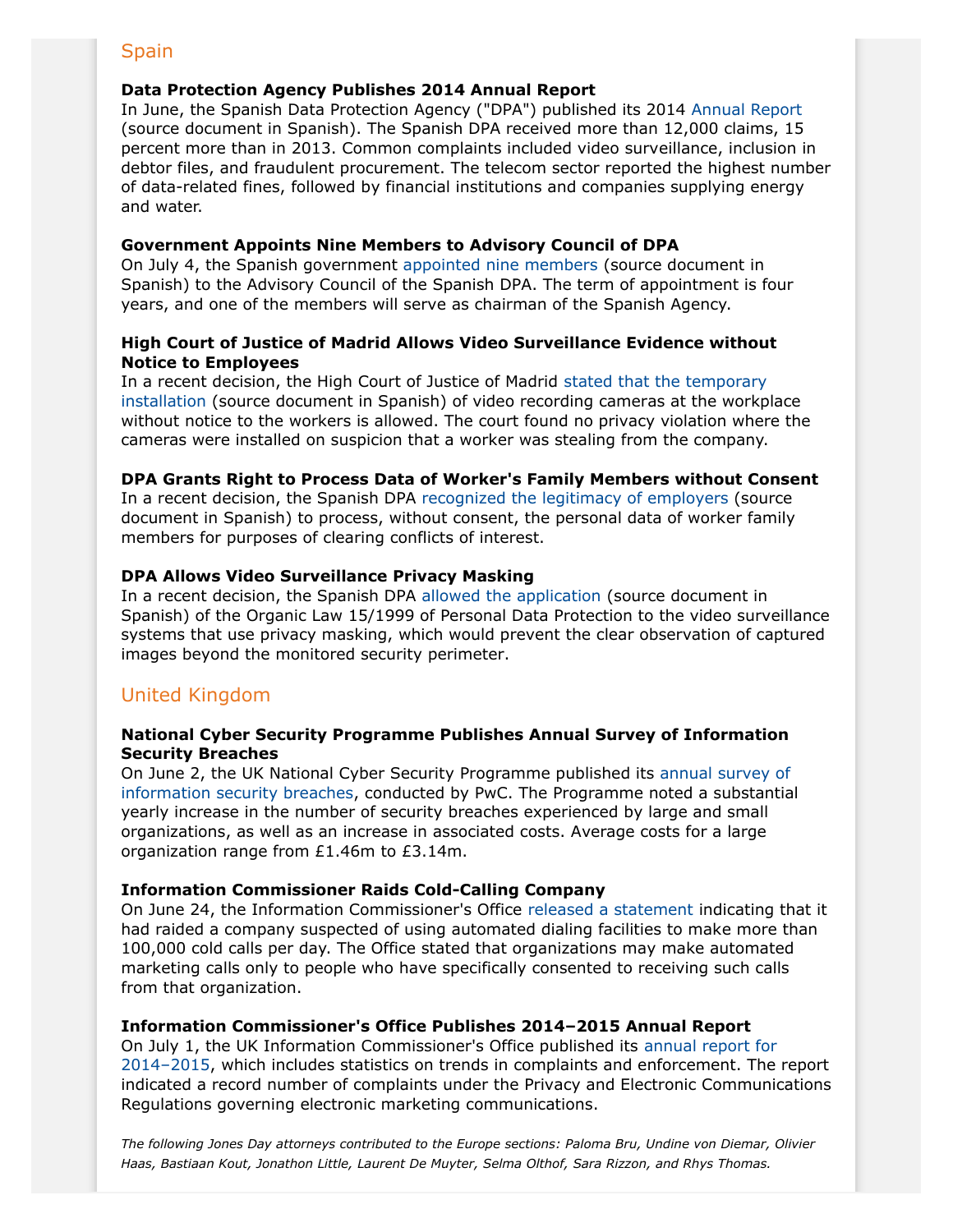# <span id="page-14-0"></span>**Asia**

# People's Republic of China

## **Court Holds Personalized Baidu Advertisement Does Not Infringe Privacy Right**

In May, the Nanjing Municipal Intermediate People's Court [ruled that the personalized](http://www.legaldaily.com.cn/legal_case/content/2015-07/01/content_6149799.htm?node=33810.) [Baidu advertisement](http://www.legaldaily.com.cn/legal_case/content/2015-07/01/content_6149799.htm?node=33810.) (source document in Chinese) using cookie technology is not an infringement of privacy rights.

## **NPC Passes the National Security Law**

In July 1, the National People's Congress ("NPC") [passed the National Security Law](http://www.npc.gov.cn/npc/xinwen/lfgz/flca/2015-05/06/content_1935766.htm) (source document in Chinese). In addition to strengthening the protection of national security and ensuring national unification and territorial integrity, the law emphasizes the importance of cybersecurity and the need to prevent cyberattacks and illegal content dissemination.

## <span id="page-14-1"></span>**NPC Releases Draft Cybersecurity Law**

On July 6, the NPC released a [draft Cybersecurity Law](http://chinalawtranslate.com/cybersecuritydraft/?lang=en) (source document in Chinese) to: (i) ensure network security; (ii) preserve cyberspace sovereignty, national security, and societal public interest; (iii) protect the lawful rights and interests of citizens, legal persons, and other organizations; and (iv) promote the healthy development of economic and social informatization. The law would require network operators to establish and complete user information protection systems and strengthen protection of users' personal information, privacy, and commercial secrets. Network operators using citizens' personal information would also have to provide notice and obtain consent where appropriate.

# Hong Kong

## **PCPD Assesses Privacy Issues Relating to Youngsters**

On May 11, the Privacy Commissioner for Personal Data ("PCPD") [joined the Global](https://www.pcpd.org.hk/english/news_events/media_statements/press_20150511.html) [Privacy Enforcement Network](https://www.pcpd.org.hk/english/news_events/media_statements/press_20150511.html) to examine websites and mobile applications that primarily target youngsters for various issues related to youth privacy. The results of this privacy sweep will be published in the fall.

## **PCPD Study Reveals Gap in Child Privacy Knowledge**

On May 19, the PCPD released the [results of an exploratory study](https://www.pcpd.org.hk/english/resources_centre/publications/surveys/files/child_survey_e.pdf) on child privacy carried out by the Centre of the Advancement of Social Sciences Research of Hong Kong Baptist University. The study shows the lack of awareness about children's privacy among children, their parents, and teachers. The PCPD developed a [website called "Youth Privacy](https://www.pcpd.org.hk/youthprivacy/) [Portal"](https://www.pcpd.org.hk/youthprivacy/) that provides information on personal data privacy for children and parents.

## **PCPD Releases Results of Hong Kong Accountability Benchmarking Micro-Study**

On June 10, global risk assessment enterprise Nymity announced the [results of a](http://www.nymity.com/data-privacy-resources/data-privacy-research/privacy-management-benchmarking-report.aspx) [collaborative study](http://www.nymity.com/data-privacy-resources/data-privacy-research/privacy-management-benchmarking-report.aspx) with PCPD called the Hong Kong Accountability Benchmarking Micro-Study. The Study reveals the privacy management status of participating organizations and shows that compared to other large global institutions, a higher percentage of organizations in Hong Kong implement personal data inventory and data classification.

## **Singapore**

## **PDPC Publishes Advisory Guidelines on Requiring Consent for Marketing**

On May 15, the PDPC of Singapore [issued the Advisory Guidelines on Requiring Consent](http://www.pdpc.gov.sg/docs/default-source/advisory-guidelines-on-consent-for-mktg/advisory-guidelines-on-requiring-consent-for-marketing-(8-may-2015).pdf?sfvrsn=2) [for Marketing purposes](http://www.pdpc.gov.sg/docs/default-source/advisory-guidelines-on-consent-for-mktg/advisory-guidelines-on-requiring-consent-for-marketing-(8-may-2015).pdf?sfvrsn=2) together with [Sample Clauses for Obtaining and Withdrawing](http://www.pdpc.gov.sg/docs/default-source/Templates/sample-clauses-for-obtaining-and-withdrawing-consent-(8-may-2015).pdf?sfvrsn=2) [Consent.](http://www.pdpc.gov.sg/docs/default-source/Templates/sample-clauses-for-obtaining-and-withdrawing-consent-(8-may-2015).pdf?sfvrsn=2) The guidelines focus on situations in which organizations may wish to obtain an individual's consent for marketing activities, and it addresses how best to comply with the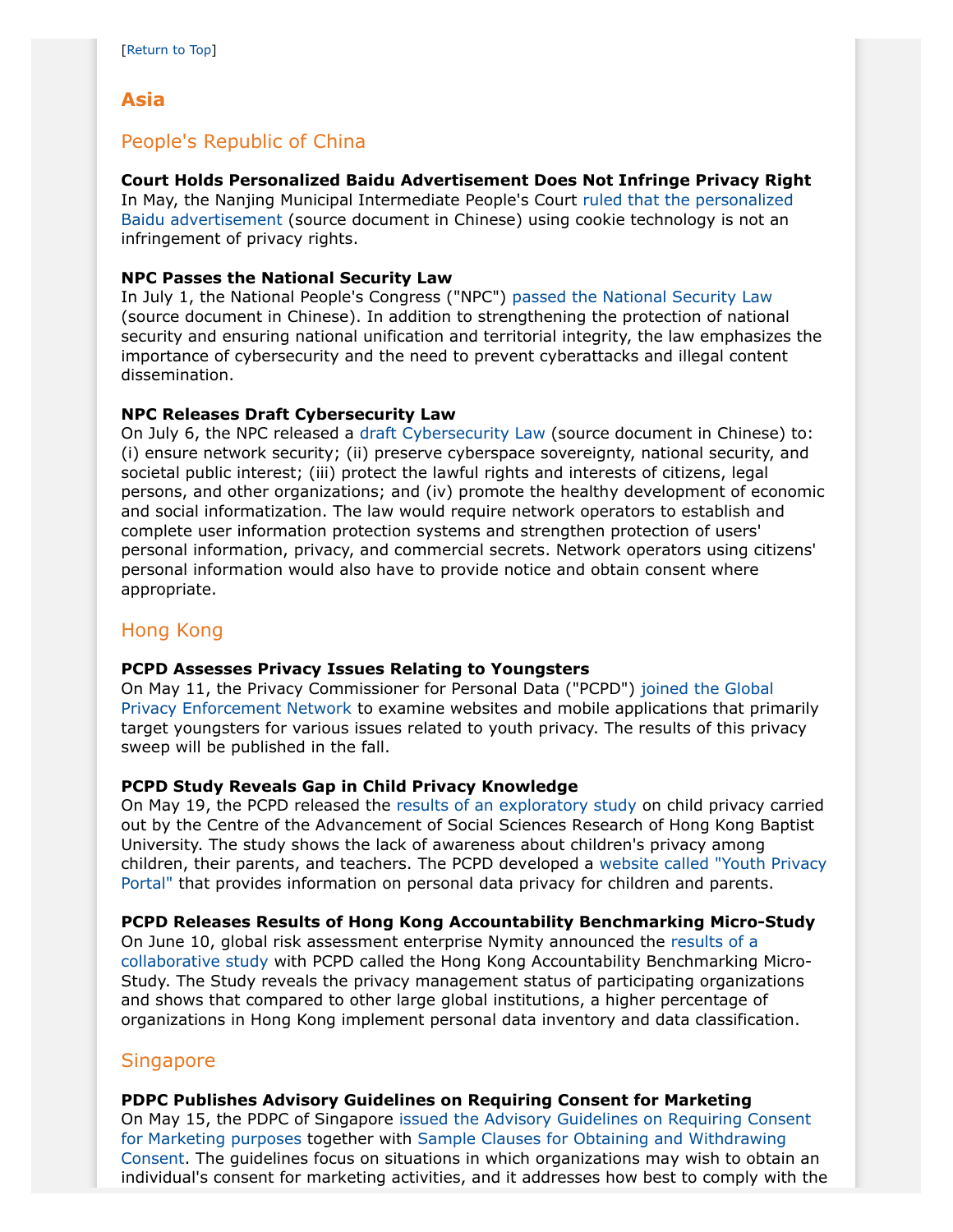Personal Data Protection Act 2012.

## **PDPC Issues Guides for Protecting Electronic Personal Data and Managing Data Breaches**

On May 15, the PDPC issued three guides: (i) a [brochure](http://www.pdpc.gov.sg/docs/default-source/publications-edu-materials/is-personal-data-safe-with-your-organisation-v1-0.pdf?sfvrsn=2) entitled "Is Personal Data Safe with Your Organisation? Electronic Personal Data Protection for Organisations"; (ii) a [guide](http://www.pdpc.gov.sg/docs/default-source/publications-edu-materials/guide-to-securing-personal-data-in-electronic-medium-v1-0-(080515).pdf?sfvrsn=4) to Securing Personal Data in Electronic Medium; and (iii) a [guide](http://www.pdpc.gov.sg/docs/default-source/publications-edu-materials/guide-to-managing-data-breaches-v1-0-(080515).pdf?sfvrsn=2) to Managing Data Breaches.

## **PDPC Releases DPO Connect e-Newsletter**

On June 11, the PDPC [launched a monthly e-newsletter](http://www.pdpc.gov.sg/resources/dpo-connect) (DPO Connect) to keep data protection officers apprised of the PDPC's view on personal data protection matters, personal data protection practices of others, and best practices relating to compliance with the Personal Data Protection Act 2012.

## Taiwan

## **Ministry of Justice Clarifies Definition of "Government Agency"**

On April 14, the Ministry of Justice [explained the definition of "government agency](http://pipa.moj.gov.tw/cp.asp?xItem=1424&ctNode=379&mp=1)" (source document in Chinese) described under the Personal Information Protection Act. The definition classifies public hospitals as government agencies under the Act, subjecting them to national compensation for violations of the Act.

*The following Jones Day attorneys contributed to the Asia sections: Emmanuel Amos, Li-Jung Huang, Anita Leung, Michiru Takahashi, and Richard Zeng.*

[Return to Top]

## <span id="page-15-0"></span>**Australia**

#### **Government Announces Bill for Mandatory Data Breach Notification Scheme**

Earlier this year, the Upper House of the Australian Parliament began considering a [bill](http://www.aph.gov.au/Parliamentary_Business/Bills_Legislation/Bills_Search_Results/Result?bId=s958) [that requires entities to notify](http://www.aph.gov.au/Parliamentary_Business/Bills_Legislation/Bills_Search_Results/Result?bId=s958) the Information Commissioner of serious data breaches involving personal, credit reporting, credit eligibility, or tax file number information.

#### <span id="page-15-2"></span>**Privacy Regulator Releases Guide to Privacy Regulatory Action**

On June 30, the Office of the Australian Information Commissioner ("OAIC") released the [Guide to Privacy Regulatory Action](http://www.oaic.gov.au/images/documents/about-us/our-regulatory-approach/guide-to-oaic-s-privacy-regulatory-action/oaic-regulatory-action-guide.pdf) , which provides guidance on the OAIC's exercise of its new regulatory powers. Under its new powers, the OAIC may conduct an assessment of how an entity handles personal information, apply to the court for a civil penalty order, and investigate acts or practices that may interfere with the privacy of an individual. The guide describes how particular interference with privacy may be serious and details the OAIC's policy in seeking civil penalty orders.

*The following Jones Day attorneys contributed to the Australia section: Peter Brabant, Adam Salter, and Nicola Walker.*

[Return to Top]

# <span id="page-15-1"></span>**Jones Day Cybersecurity, Privacy, and Data Protection Lawyers**

[Emmanuel G. Baud](http://www.jonesday.com/ebaud) Paris

[Wolfgang G. Büchner](http://www.jonesday.com/wbuechner) Munich

[Shawn Cleveland](http://www.jonesday.com/scleveland) Dallas

[James A. Cox](http://www.jonesday.com/jacox) Dallas

[Walter W. Davis](http://www.jonesday.com/wwdavis) **[Scott A. Edelstein](http://www.jonesday.com/sedelstein)** [Timothy P. Fraelich](http://www.jonesday.com/tfraelich) [Joshua L. Fuchs](http://www.jonesday.com/jlfuchs)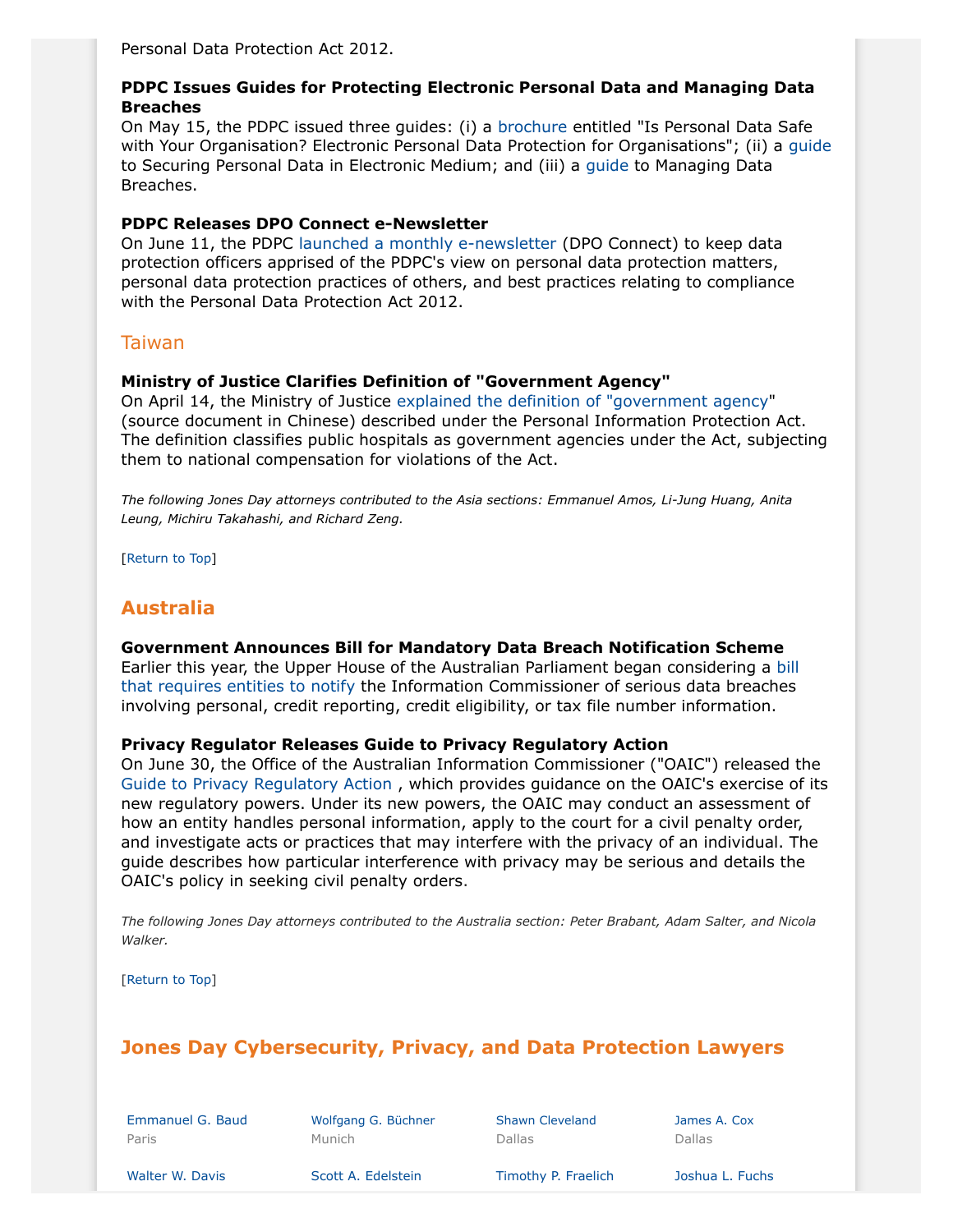[Karen P. Hewitt](http://www.jonesday.com/kphewitt) San Diego

[Jeffrey L. Kapp](http://www.jonesday.com/jlkapp) Cleveland

[Jonathon Little](http://www.jonesday.com/jrlittle) London

[Kristen Pollock McDonald](http://www.jonesday.com/kmcdonald) Atlanta

[Janine Cone Metcalf](http://www.jonesday.com/jmetcalf) Atlanta

[Chaka M. Patterson](http://www.jonesday.com/cpatterson) Chicago

[Gregory P. Silberman](http://www.jonesday.com/gpsilberman) Silicon Valley

[Michael W. Vella](http://www.jonesday.com/mvella) Shanghai

[Sidney R. Brown](http://www.jonesday.com/srbrown) Atlanta

[Guillermo E. Larrea](http://www.jonesday.com/glarrea) Mexico City

[Michael G. Morgan](http://www.jonesday.com/mgmorgan) Los Angeles

[Po-Chien Chen](http://www.jonesday.com/pochienchen) Taipei

[Adrian Garcia](http://www.jonesday.com/agarcia) Dallas

[Javier Gutiérrez Ponce](http://www.jonesday.com/javiergutierrez) Madrid

[Nandini Iyer](http://www.jonesday.com/niyer) Silicon Valley

[Nicole M. Perry](http://www.jonesday.com/nmperry) Houston

[Raquel Travesí](http://www.jonesday.com/rtravesi) Madrid

Atlanta Washington/Los Angeles Cleveland Houston

[John E. Iole](http://www.jonesday.com/jeiole/) Pittsburgh

[J. Todd Kennard](http://www.jonesday.com/jtkennard) Columbus

[Kevin D. Lyles](http://www.jonesday.com/kdlyles) Columbus

[Jason McDonell](http://www.jonesday.com/jmcdonell) San Francisco

[Caroline N. Mitchell](http://www.jonesday.com/cnmitchell) San Francisco

[Jeff Rabkin](http://www.jonesday.com/jrabkin) San Francisco

[Cristiana Spontoni](http://www.jonesday.com/cspontoni) Brussels

[Undine von Diemar](http://www.jonesday.com/uvondiemar) Munich

[Paloma Bru](http://www.jonesday.com/pbru) Madrid

[Christopher J. Lopata](http://www.jonesday.com/cjlopata) New York

[Sergei Volfson](http://www.jonesday.com/svolfson) Moscow

[Nigel Chin](http://www.jonesday.com/nchin) Singapore

[Steven G. Gersten](http://www.jonesday.com/sgersten) Dallas

[Aaron M. Healey](http://www.jonesday.com/ahealey) Columbus

[Bastiaan K. Kout](http://www.jonesday.com/bkout) Amsterdam

[Scott B. Poteet](http://www.jonesday.com/spoteet) Dallas

[Anand Varadarajan](http://www.jonesday.com/avaradarajan) Dallas

[Robert W. Kantner](http://www.jonesday.com/rwkantner) Dallas

[Ted-Philip Kroke](http://www.jonesday.com/tkroke) Frankfurt

[John M. Majoras](http://www.jonesday.com/jmmajoras) Columbus/Washington

[Carmen G. McLean](http://www.jonesday.com/cgmclean) **Washington** 

[Matthew D. Orwig](http://www.jonesday.com/morwig) Dallas/Houston

[Elizabeth A. Robertson](http://www.jonesday.com/erobertson) London

[Michiru Takahashi](http://www.jonesday.com/mtakahashi) Tokyo

[Toru Yamada](http://www.jonesday.com/tyamada) Tokyo

[Amanda B. Childs](http://www.jonesday.com/abchilds) Dallas

[Margaret I. Lyle](http://www.jonesday.com/milyle) Dallas

[Olivier Haas](http://www.jonesday.com/ohaas) Paris

[Christopher S. Cogburn](http://www.jonesday.com/ccogburn) Atlanta

[Bart Green](http://www.jonesday.com/bartgreen) Irvine

[Elaine Ho](http://www.jonesday.com/elaineho) Singapore

[Colin Leary](http://www.jonesday.com/cleary) San Francisco

[Brandy Hutton Ranjan](http://www.jonesday.com/branjan) Columbus

[Natalie A. Williams](http://www.jonesday.com/nwilliams) Atlanta

[Elena Kaplan](http://www.jonesday.com/ekaplan) Atlanta

[Anita Leung](http://www.jonesday.com/aleung) Hong Kong

[Todd McClelland](http://www.jonesday.com/tmcclelland) Atlanta

[Daniel J. McLoon](http://www.jonesday.com/djmcloon) Los Angeles

[Mauricio F. Paez](http://www.jonesday.com/mfpaez) New York

[Adam Salter](http://www.jonesday.com/asalter) Sydney

[Rhys Thomas](http://www.jonesday.com/rethomas) London

[Jay Johnson](http://www.jonesday.com/jjohnson) Dallas

[Georg Mikes](http://www.jonesday.com/gmikes) Frankfurt

[David L. Odom](http://www.jonesday.com/dodom) Dallas

[Laurent De Muyter](http://www.jonesday.com/ldemuyter) Brussels

[Joshua Grossman](http://www.jonesday.com/jgrossman) New York

[Nancy L. Hoffman](http://www.jonesday.com/nlhoffman) New York

[Susan M. O'Connor](http://www.jonesday.com/soconnor) New York

[Jessica M. Sawyer](http://www.jonesday.com/jsawyer/) Los Angeles

[Marc L. Swartzbaugh](http://www.jonesday.com/mswartzbaugh) Cleveland



Follow us on:  $\begin{array}{|c|c|c|c|c|}\n\hline\n\text{In} & \text{I} & \text{J} & \text{Jones Day is a legal institution with 2,400 lawyers on five  
continents. We are One Firm Worldwide<sup>SM</sup>\n\end{array}$ continents. We are One Firm Worldwide<sup>SM</sup>.